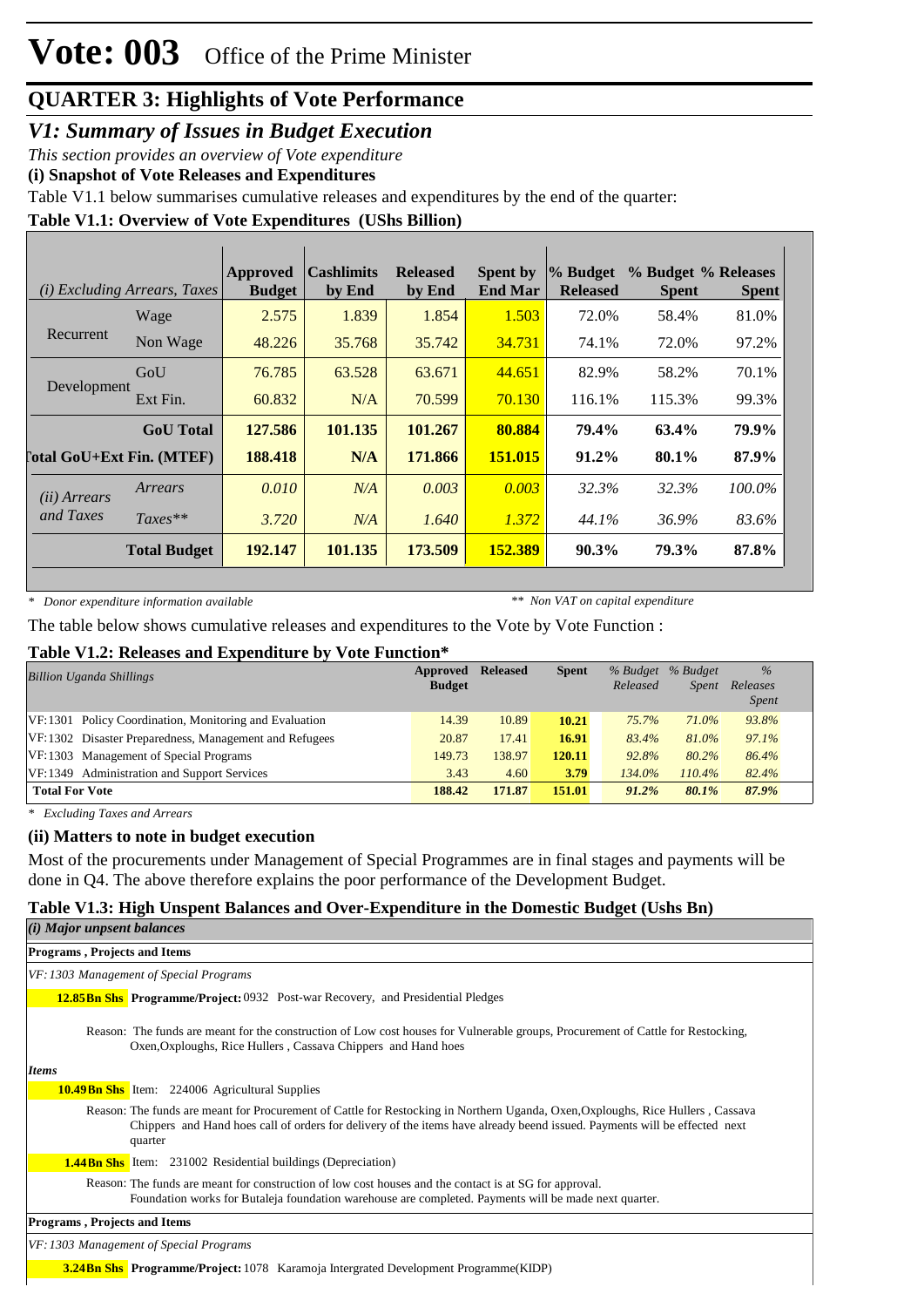| Reason: The funds were meant for the irrigation syetem, community empowerement and construction of Education infrastructure.<br>Execution of these activities are ongoing. Payments will be made effected in Quarter four (4)                                            |
|--------------------------------------------------------------------------------------------------------------------------------------------------------------------------------------------------------------------------------------------------------------------------|
| <b>Items</b>                                                                                                                                                                                                                                                             |
| <b>1.74Bn Shs</b> Item: 224006 Agricultural Supplies                                                                                                                                                                                                                     |
| Reason: The funds are meant for procuring, Oxen, heifers, Improved bulls and cassava chippers. Deliveries of these items are ogoing.<br>Payemets will be processed in Q4                                                                                                 |
| <b>1.03Bn Shs</b> Item: 231002 Residential buildings (Depreciation)                                                                                                                                                                                                      |
| Reason: The funds are meant for constravtion of 4 dormitory blocks at Lolachat P/S, Karita P/S, Kaceri P/S and Lobalangit P/S and 4<br>semidetached teachers houses at Moroto High School. Certificates of works completed for payment will be submitted next<br>quarter |
| Programs, Projects and Items                                                                                                                                                                                                                                             |
| VF: 1349 Administration and Support Services                                                                                                                                                                                                                             |
| <b>0.90 Bn Shs</b> Programme/Project: 0019 Strengthening and Re-tooling the OPM                                                                                                                                                                                          |
| Reason: The funds are meant for Taxes and Purchase of Two Motor cycles, Van for GCW and Pick up for Planning Unit whose<br>procurement processes are nearly complete. Payments will be made in Q4                                                                        |
| <b>Programs, Projects and Items</b>                                                                                                                                                                                                                                      |
| VF: 1303 Management of Special Programs                                                                                                                                                                                                                                  |
| <b>0.82Bn Shs</b> Programme/Project: 06<br>Luwero-Rwenzori Triangle                                                                                                                                                                                                      |
| Reason: The funds are mainly meant for procurement of Hydra-form block yards and tractors                                                                                                                                                                                |
| Items                                                                                                                                                                                                                                                                    |
| <b>0.71 Bn Shs</b> Item: 224006 Agricultural Supplies                                                                                                                                                                                                                    |
| Reason: The funds are meant for Hydra-form block yards and tractors which have been delivered and payment process is on-going.                                                                                                                                           |
| Programs, Projects and Items                                                                                                                                                                                                                                             |
| VF: 1303 Management of Special Programs                                                                                                                                                                                                                                  |
| <b>0.73Bn Shs</b> Programme/Project: 0022 Support to LRDP                                                                                                                                                                                                                |
| Reason: The funds are meant for the Mid term review of LRDP, Construction of Reginal office, construction of Nalutuntu HCIII and<br>purchase of tractors. All the planned activities have been executed awaiting payment which will be made in Q4.                       |
| (ii) Expenditures in excess of the original approved budget                                                                                                                                                                                                              |
| * Excluding Taxes and Arrears                                                                                                                                                                                                                                            |
|                                                                                                                                                                                                                                                                          |
| V2: Performance Highlights                                                                                                                                                                                                                                               |

*This section provides highlights of output performance, focusing on key outputs and actions impelemented to improve section performance.*

### **Table V2.1: Key Vote Output Indicators and Expenditures\***

| <i>Vote, Vote Function</i><br><b>Key Output</b>                                                                   | <b>Approved Budget and</b><br><b>Planned outputs</b>                             | <b>Cumulative Expenditure</b><br>and Performance | <b>Status and Reasons for</b><br>any Variation from Plans |  |  |  |  |  |  |
|-------------------------------------------------------------------------------------------------------------------|----------------------------------------------------------------------------------|--------------------------------------------------|-----------------------------------------------------------|--|--|--|--|--|--|
|                                                                                                                   | Vote Function: 1301 Policy Coordination, Monitoring and Evaluation               |                                                  |                                                           |  |  |  |  |  |  |
| Output: 130101                                                                                                    | Government policy implementation coordination                                    |                                                  |                                                           |  |  |  |  |  |  |
| <i>Description of Performance:</i> Facilitate the institutional                                                   | Coordination structures                                                          | 4 PSM WG meetings were held                      | more meetings will be held next<br>quarter                |  |  |  |  |  |  |
|                                                                                                                   | meetings: 6 PSM WG, 3 PCC, 4 5 TICC meetings were held<br>ICSC, 6 TICC, 12 CPM&E |                                                  |                                                           |  |  |  |  |  |  |
|                                                                                                                   | TWG, 3 PIRT                                                                      | 2 CSC meeting was held                           |                                                           |  |  |  |  |  |  |
|                                                                                                                   |                                                                                  | 1 PIRT meeting held                              |                                                           |  |  |  |  |  |  |
| Performance Indicators:                                                                                           |                                                                                  |                                                  |                                                           |  |  |  |  |  |  |
| No. of cross and intra sectral<br>issues that were resolved<br>through the coordination<br>framework arrangement. | 16                                                                               | 12                                               |                                                           |  |  |  |  |  |  |
| Output Cost:                                                                                                      | UShs Bn:<br>1.929                                                                | UShs Bn:<br>1.336                                | % Budget Spent:<br>69.3%                                  |  |  |  |  |  |  |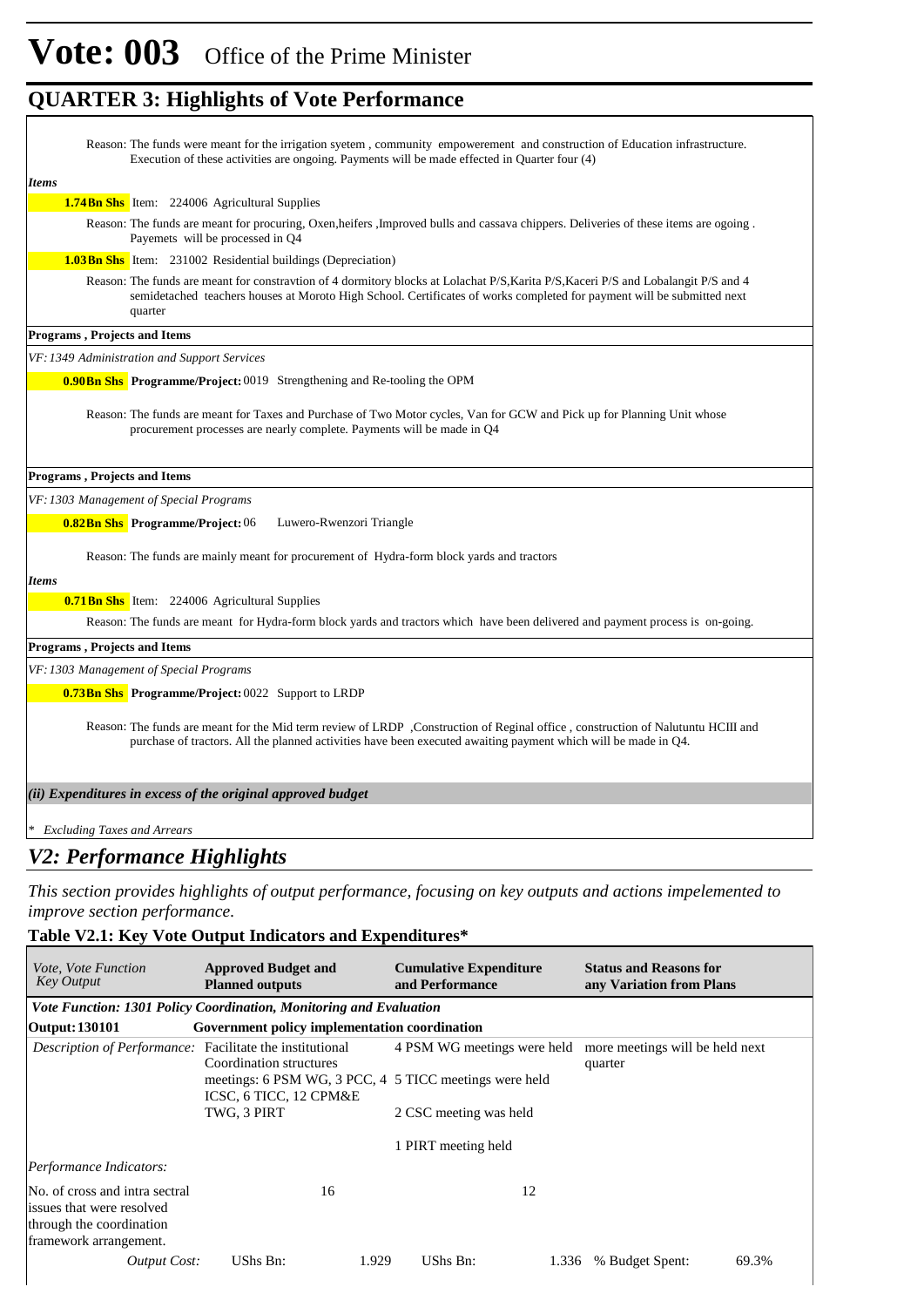| Vote, Vote Function<br><b>Key Output</b>                                                                        | <b>Approved Budget and</b>                                                                                            |       | <b>Cumulative Expenditure</b>                                                                                                                                                                                                                                                                                                    |                  | <b>Status and Reasons for</b>                                                                                                                                                                                                                                                                                                                                                     |       |  |
|-----------------------------------------------------------------------------------------------------------------|-----------------------------------------------------------------------------------------------------------------------|-------|----------------------------------------------------------------------------------------------------------------------------------------------------------------------------------------------------------------------------------------------------------------------------------------------------------------------------------|------------------|-----------------------------------------------------------------------------------------------------------------------------------------------------------------------------------------------------------------------------------------------------------------------------------------------------------------------------------------------------------------------------------|-------|--|
| <b>Output: 130102</b>                                                                                           | <b>Planned outputs</b><br><b>Government business in Parliament coordinated</b>                                        |       | and Performance                                                                                                                                                                                                                                                                                                                  |                  | any Variation from Plans                                                                                                                                                                                                                                                                                                                                                          |       |  |
| Description of Performance: Timely passing of Bills and<br>discuss motions                                      |                                                                                                                       |       | Government Business in<br>Parliament facilitated where 15<br>bills were passed                                                                                                                                                                                                                                                   |                  | More reports were concluded<br>than planned                                                                                                                                                                                                                                                                                                                                       |       |  |
| Performance Indicators:                                                                                         |                                                                                                                       |       |                                                                                                                                                                                                                                                                                                                                  |                  |                                                                                                                                                                                                                                                                                                                                                                                   |       |  |
| Number of Reports of<br>Government Business in<br>Parliament Produced                                           | 12                                                                                                                    |       |                                                                                                                                                                                                                                                                                                                                  | 23               |                                                                                                                                                                                                                                                                                                                                                                                   |       |  |
| Disposal rate of bills to<br>parliament that are enacted<br>into law within the stipulated<br>period of time    |                                                                                                                       | 100   |                                                                                                                                                                                                                                                                                                                                  | 60               |                                                                                                                                                                                                                                                                                                                                                                                   |       |  |
| Percentage attendance of<br>ministers in Parlimanet for<br>key sessions                                         |                                                                                                                       | 100   |                                                                                                                                                                                                                                                                                                                                  | 80               |                                                                                                                                                                                                                                                                                                                                                                                   |       |  |
| <b>Output Cost:</b>                                                                                             | <b>UShs Bn:</b>                                                                                                       | 3.027 | <b>UShs Bn:</b>                                                                                                                                                                                                                                                                                                                  |                  | 2.152 % Budget Spent:                                                                                                                                                                                                                                                                                                                                                             | 71.1% |  |
| <b>Output: 130106</b>                                                                                           | <b>Functioning National Monitoring and Evaluation</b>                                                                 |       |                                                                                                                                                                                                                                                                                                                                  |                  |                                                                                                                                                                                                                                                                                                                                                                                   |       |  |
| Description of Performance: Produce the Half yearly &<br>Performance Indicators:<br>Number of districts covered | Government Annual<br>Performance Report (GAPR)<br>32                                                                  |       | <b>Government Annual</b><br>Performance Report (GAPR)<br>and GHAPR in place                                                                                                                                                                                                                                                      | 8                | A consultancy on impact<br>evaluation of programmes of the<br><b>Uganda Micro Finance Support</b><br>Centre was procured, produced<br>an inception report, discussed<br>and work is ongoing<br>A consultancy on to undertake<br>an impact evaluation of the<br>Luwero Rwenzori Development<br>Program (LRDP) was procured,<br>produced an inception report<br>and work is ongoing |       |  |
| on the Baraza initiative                                                                                        |                                                                                                                       |       |                                                                                                                                                                                                                                                                                                                                  |                  |                                                                                                                                                                                                                                                                                                                                                                                   |       |  |
| No. of professional and<br>credible evaluations on                                                              | 2                                                                                                                     |       |                                                                                                                                                                                                                                                                                                                                  | $\boldsymbol{0}$ |                                                                                                                                                                                                                                                                                                                                                                                   |       |  |
| priority areas carried out                                                                                      |                                                                                                                       |       |                                                                                                                                                                                                                                                                                                                                  |                  |                                                                                                                                                                                                                                                                                                                                                                                   |       |  |
| Government annual and<br>semi-annual performance<br>reports produced                                            |                                                                                                                       | Yes   |                                                                                                                                                                                                                                                                                                                                  | Yes              |                                                                                                                                                                                                                                                                                                                                                                                   |       |  |
| <b>Output Cost:</b>                                                                                             | UShs Bn:                                                                                                              | 4.498 | UShs Bn:                                                                                                                                                                                                                                                                                                                         | 3.383            | % Budget Spent:                                                                                                                                                                                                                                                                                                                                                                   | 75.2% |  |
| <b>Vote Function Cost</b>                                                                                       | <b>UShs Bn:</b>                                                                                                       |       | 14.387 UShs Bn:                                                                                                                                                                                                                                                                                                                  |                  | 10.209 % Budget Spent:                                                                                                                                                                                                                                                                                                                                                            | 71.0% |  |
| Vote Function: 1302 Disaster Preparedness, Management and Refugees                                              |                                                                                                                       |       |                                                                                                                                                                                                                                                                                                                                  |                  |                                                                                                                                                                                                                                                                                                                                                                                   |       |  |
| <b>Output: 130201</b><br>Description of Performance: Develop National and Local                                 | Effective preparedness and response to disasters<br>disaster preparedness plans for<br>all LGs. Capacity building and |       | Conducted 8 DDMC trainings<br>in the districts of Iganga,<br>Kanungu Busia, Butaleja,<br>strengthening at national and LG Ngora, Rubirizi, Bushenyi and<br>Sheema.<br>Developed contingency plans in<br>10 districts including Iganga,<br>Busia, Butaleja, Ngora<br>Kanungu, Iganga, Mayuge,<br>Namutumba, Kamuli and<br>Buyende |                  | More trainings on DRR with<br>Education sector for districts<br>have been planned.                                                                                                                                                                                                                                                                                                |       |  |
| Performance Indicators:                                                                                         |                                                                                                                       |       |                                                                                                                                                                                                                                                                                                                                  |                  |                                                                                                                                                                                                                                                                                                                                                                                   |       |  |
| Proportion of disaster risk<br>and assessments carried out                                                      | 30                                                                                                                    |       |                                                                                                                                                                                                                                                                                                                                  | 25               |                                                                                                                                                                                                                                                                                                                                                                                   |       |  |
| No. of DDMCs(District<br>Disaster Management<br>Committees) established and<br>trained                          | 25                                                                                                                    |       |                                                                                                                                                                                                                                                                                                                                  | 20               |                                                                                                                                                                                                                                                                                                                                                                                   |       |  |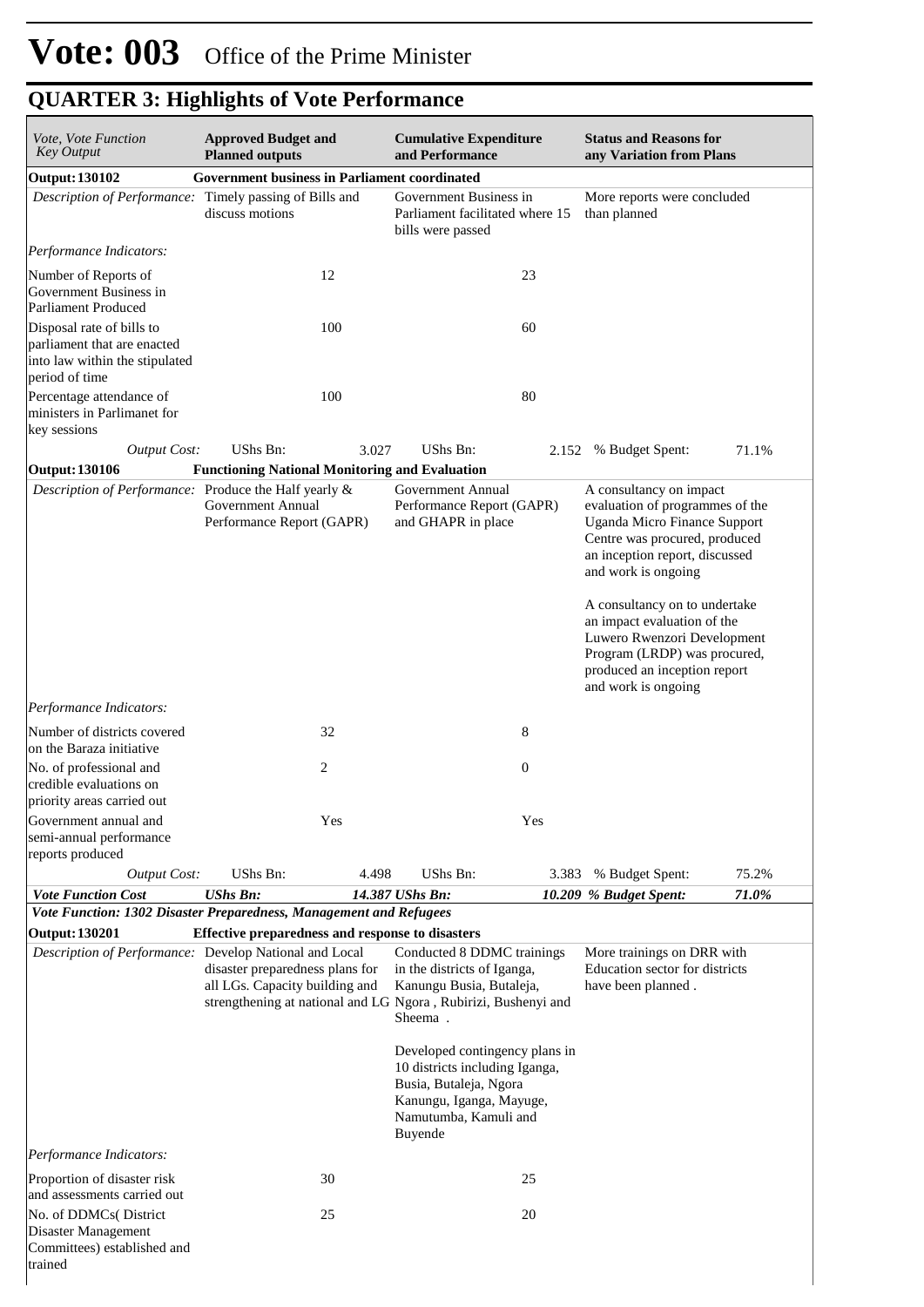| Vote, Vote Function<br>Key Output                                          | <b>Approved Budget and</b><br><b>Planned outputs</b>              |                | <b>Cumulative Expenditure</b><br>and Performance                                                                     |        | <b>Status and Reasons for</b><br>any Variation from Plans                                                                                           |       |  |
|----------------------------------------------------------------------------|-------------------------------------------------------------------|----------------|----------------------------------------------------------------------------------------------------------------------|--------|-----------------------------------------------------------------------------------------------------------------------------------------------------|-------|--|
| Average response time to<br>disasters (Hrs)                                |                                                                   | 72             |                                                                                                                      | 55     |                                                                                                                                                     |       |  |
| <b>Output Cost:</b>                                                        | <b>UShs Bn:</b>                                                   | 2.288          | UShs Bn:                                                                                                             | 1.668  | % Budget Spent:                                                                                                                                     | 72.9% |  |
| Output: 130203<br>Description of Performance: 12 monthly monitoring and    | assessment conducted                                              |                | IDPs returned and resettled, Refugees settled and repatriated<br>9 monthly monitoring and<br>assessment conducted    |        | More refugees were registered                                                                                                                       |       |  |
| Performance Indicators:                                                    |                                                                   |                |                                                                                                                      |        |                                                                                                                                                     |       |  |
| No. of refugees received and<br>settled                                    |                                                                   | 20000          |                                                                                                                      | 145000 |                                                                                                                                                     |       |  |
| No. of Internally Displaced<br>Persons (IDPs) resettled and<br>supported   |                                                                   |                |                                                                                                                      | 254    |                                                                                                                                                     |       |  |
| % of refugees assisted to<br>return                                        |                                                                   | 80             |                                                                                                                      | 60     |                                                                                                                                                     |       |  |
| <b>Output Cost:</b><br><b>Output: 130204</b>                               | UShs Bn:<br><b>Relief to disaster victims</b>                     | 0.629          | UShs Bn:                                                                                                             | 0.455  | % Budget Spent:                                                                                                                                     | 72.4% |  |
| Description of Performance: Support all cases of disaster                  | victims across the country with<br>food and non-food relief items |                | Cases of disaster victims in 40<br>districts across the country<br>supported with food and non-<br>food relief items |        | More people need to be<br>supplied with food and non-<br>food items                                                                                 |       |  |
| Performance Indicators:                                                    |                                                                   |                |                                                                                                                      |        |                                                                                                                                                     |       |  |
| No. of people supplied with<br>food and non-food items                     |                                                                   | 200000         |                                                                                                                      | 113250 |                                                                                                                                                     |       |  |
| <b>Output Cost:</b>                                                        | UShs Bn:                                                          | 4.850          | UShs Bn:                                                                                                             | 4.022  | % Budget Spent:                                                                                                                                     | 82.9% |  |
| Output: 130206                                                             | Refugees and host community livelihoods improved                  |                |                                                                                                                      |        |                                                                                                                                                     |       |  |
| Description of Performance: Support the livelihood of                      | 10,000 refugees improved                                          |                | Demarcated 38,000 plots and<br>settled 138000 refugees                                                               |        | More communities need to be<br>supported                                                                                                            |       |  |
| Performance Indicators:                                                    |                                                                   |                |                                                                                                                      |        |                                                                                                                                                     |       |  |
| No. of refugee homesteads<br>supported with inputs                         |                                                                   | 200            |                                                                                                                      | 130    |                                                                                                                                                     |       |  |
| No. of host community<br>homesteads supported with<br>inputs               |                                                                   | 200            |                                                                                                                      | 150    |                                                                                                                                                     |       |  |
| <b>Output Cost:</b>                                                        | UShs Bn:                                                          | 0.709          | UShs Bn:                                                                                                             |        | 0.522 % Budget Spent:                                                                                                                               | 73.6% |  |
| Output: 130207                                                             | Grant of asylum and repatriation refugees                         |                |                                                                                                                      |        |                                                                                                                                                     |       |  |
| Description of Performance: coordinate the Operation the                   | Refugee Act                                                       |                | coordinated                                                                                                          |        | Operations of the Refugee Act There were many new asylum<br>seekers than earlier anticipated<br>due to the South Sudan and<br>Congolese emergencies |       |  |
| Performance Indicators:                                                    |                                                                   |                |                                                                                                                      |        |                                                                                                                                                     |       |  |
| No. of refugees asylum<br>claims processed                                 |                                                                   | 10000          |                                                                                                                      | 25894  |                                                                                                                                                     |       |  |
| No. of refugee identification<br>documents processed                       |                                                                   | 5000           |                                                                                                                      | 5367   |                                                                                                                                                     |       |  |
| Output Cost:                                                               | UShs Bn:                                                          | 0.275          | UShs Bn:                                                                                                             | 0.198  | % Budget Spent:                                                                                                                                     | 72.2% |  |
| <b>Vote Function Cost</b>                                                  | <b>UShs Bn:</b>                                                   |                | 20.869 UShs Bn:                                                                                                      |        | 16.910 % Budget Spent:                                                                                                                              | 81.0% |  |
| Vote Function: 1303 Management of Special Programs                         |                                                                   |                |                                                                                                                      |        |                                                                                                                                                     |       |  |
| Output: 130301<br>Description of Performance: Enhance the capacity for the |                                                                   |                | Implementation of PRDP coordinated and monitored<br>Capacity for the LGs GIS                                         |        | No significant variations                                                                                                                           |       |  |
|                                                                            | LGs GIS monitoring, Increase<br>the monitoring of the PRDP        |                | monitoring enhanced and<br>monitoring of the PRDP<br>increased                                                       |        |                                                                                                                                                     |       |  |
| Performance Indicators:                                                    |                                                                   |                |                                                                                                                      |        |                                                                                                                                                     |       |  |
| No. of monitoring reports<br>produced (ALREP, PRDP<br>and NUSAF)           |                                                                   | $\overline{4}$ |                                                                                                                      | 3      |                                                                                                                                                     |       |  |
| % of actions from PMC<br>meetings implemented                              |                                                                   | 100            |                                                                                                                      | 75     |                                                                                                                                                     |       |  |
| No. of PRDP coordination                                                   |                                                                   | 12             |                                                                                                                      | 9      |                                                                                                                                                     |       |  |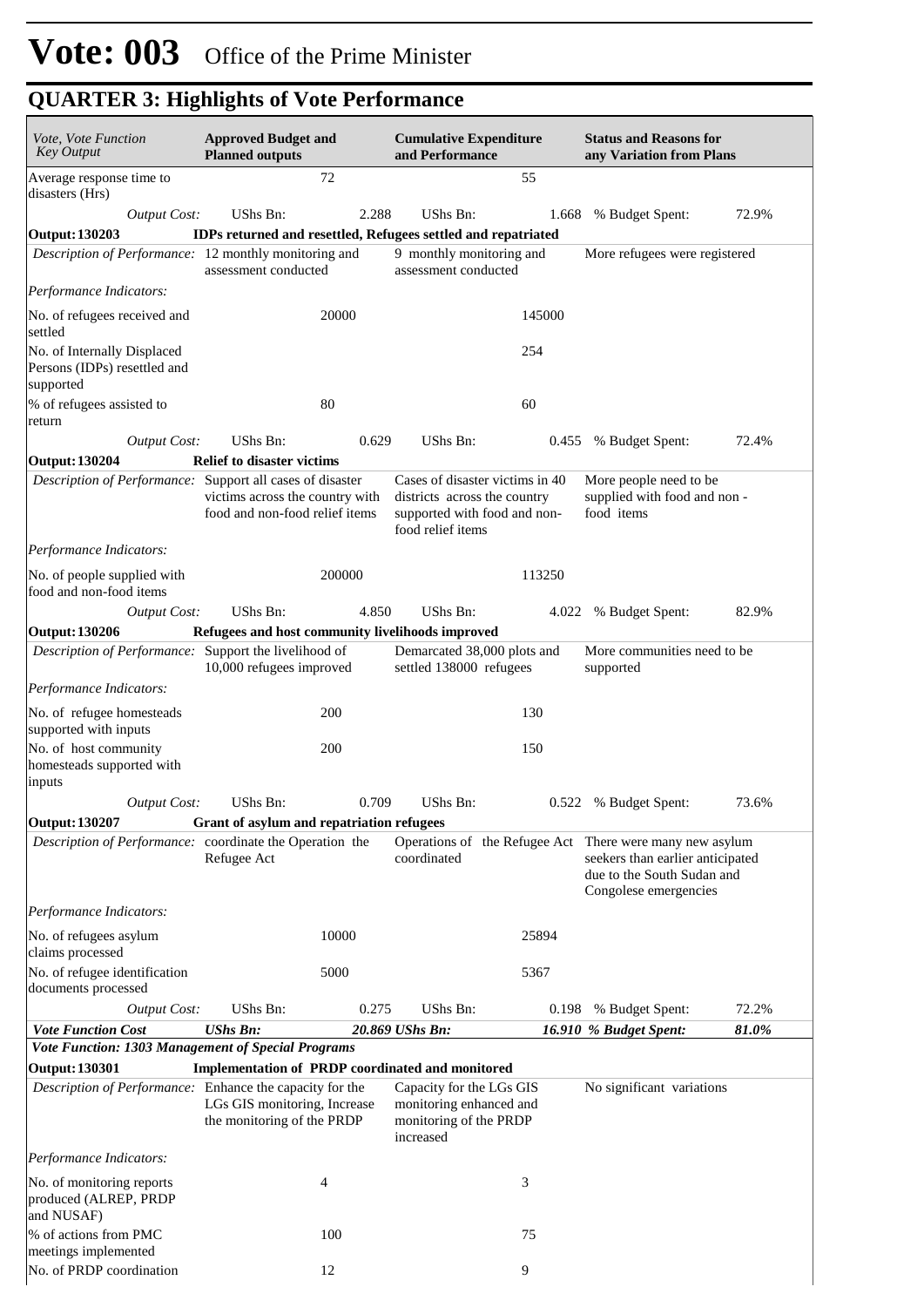| Vote, Vote Function<br><b>Key Output</b>                          | <b>Approved Budget and</b><br><b>Planned outputs</b> |                | <b>Cumulative Expenditure</b><br>and Performance                                                                       |                | <b>Status and Reasons for</b><br>any Variation from Plans                            |        |
|-------------------------------------------------------------------|------------------------------------------------------|----------------|------------------------------------------------------------------------------------------------------------------------|----------------|--------------------------------------------------------------------------------------|--------|
| meetings held                                                     |                                                      |                |                                                                                                                        |                |                                                                                      |        |
| <b>Output Cost:</b>                                               | UShs Bn:                                             | 14.141         | UShs Bn:                                                                                                               | 2.864          | % Budget Spent:                                                                      | 20.3%  |
| <b>Output: 130302</b>                                             |                                                      |                | Payment of gratuity and coordination of war debts' clearance                                                           |                |                                                                                      |        |
| Description of Performance: Pay one off gratuity to 2,500         | civilian veterans                                    |                | Paid 8.496 civilian veterans a<br>one off gratuity.                                                                    |                | More civilian vetrans were paid                                                      |        |
| Performance Indicators:                                           |                                                      |                |                                                                                                                        |                |                                                                                      |        |
| No. of coordination meetings<br>held for civilian veterans        |                                                      | 4              |                                                                                                                        | 3              |                                                                                      |        |
| No. of civilian veterans paid<br>a one-off gratuity               |                                                      | 2500           |                                                                                                                        | 8496           |                                                                                      |        |
| <b>Output Cost:</b>                                               | UShs Bn:                                             | 26.386         | UShs Bn:                                                                                                               |                | 18.418 % Budget Spent:                                                               | 69.8%  |
| <b>Output: 130304</b>                                             | Coordination of the implementation of LRDP           |                |                                                                                                                        |                |                                                                                      |        |
| Description of Performance: support the implementation of         | LRDP in 16 LGs                                       |                | LRDP in 16 LGs                                                                                                         |                | supported the implementation of Funds are not enough to support<br>all the districts |        |
| Performance Indicators:                                           |                                                      |                |                                                                                                                        |                |                                                                                      |        |
| No. of performance<br>monitoring reports produced                 |                                                      | $\overline{c}$ |                                                                                                                        | $\overline{0}$ |                                                                                      |        |
| No. of household income<br>enhancing micro projects<br>supported* |                                                      | 60             |                                                                                                                        | 40             |                                                                                      |        |
| Annual consolidated ditrict<br>performance report produced        |                                                      | Yes            |                                                                                                                        | Yes            |                                                                                      |        |
| <b>Output Cost:</b>                                               | UShs Bn:                                             | 1.001          | UShs Bn:                                                                                                               | 0.863          | % Budget Spent:                                                                      | 86.2%  |
| Output: 130305                                                    | Coordination of the implementation of KIDDP          |                |                                                                                                                        |                |                                                                                      |        |
| Description of Performance: Implement of PRDP, NUSAF              | the programme Districts                              |                | Implemention of PRDP,<br>ALREP/KALIP Programmes in NUSAF ALREP/KALIP<br>Programmes in the programme.<br>Districts done |                | No significant variation                                                             |        |
| Performance Indicators:                                           |                                                      |                |                                                                                                                        |                |                                                                                      |        |
| No. of monitoring reports<br>produced                             |                                                      | $\overline{4}$ |                                                                                                                        | 3              |                                                                                      |        |
| No. of KIDP coordination<br>meetings held                         |                                                      | 12             |                                                                                                                        | 9              |                                                                                      |        |
| % of actions from the KPC<br>meetings implemented                 |                                                      | 100            |                                                                                                                        | 75             |                                                                                      |        |
| <b>Output Cost:</b>                                               | UShs Bn:                                             | 3.841          | UShs Bn:                                                                                                               | 1.783          | % Budget Spent:                                                                      | 46.4%  |
| <b>Vote Function Cost</b>                                         | <b>UShs Bn:</b>                                      |                | 149.734 UShs Bn:                                                                                                       |                | 120.110 % Budget Spent:                                                              | 80.2%  |
| Vote Function: 1349 Administration and Support Services           |                                                      |                |                                                                                                                        |                |                                                                                      |        |
| <b>Vote Function Cost</b>                                         | <b>UShs Bn:</b>                                      |                | 3.429 UShs Bn:                                                                                                         |                | 3.786 % Budget Spent:                                                                | 110.4% |
| <b>Cost of Vote Services:</b>                                     | UShs Bn:                                             |                | <b>188.418</b> <i>UShs Bn:</i>                                                                                         |                | 151.015 $%$ Budget Spent:                                                            | 80.1%  |

*\* Excluding Taxes and Arrears*

Emerging priorities like additional funding for UVAB,regular ocurrences of disasters and influx of refugees all of which require extra resources but not provided for in Vote 003 MTEF.

#### **Table V2.2: Implementing Actions to Improve Vote Performance**

| <b>Planned Actions:</b>                                                                                                         | <b>Actual Actions:</b>                                                                                    | <b>Reasons for Variation</b>               |  |  |  |  |  |  |  |
|---------------------------------------------------------------------------------------------------------------------------------|-----------------------------------------------------------------------------------------------------------|--------------------------------------------|--|--|--|--|--|--|--|
| Vote: 003 Office of the Prime Minister                                                                                          |                                                                                                           |                                            |  |  |  |  |  |  |  |
|                                                                                                                                 | Vote Function: 1302 Disaster Preparedness, Management and Refugees                                        |                                            |  |  |  |  |  |  |  |
| Initiate and facilitate capacity building<br>programmes for MDAs at national and<br>local government staff                      | Early warning team was trained and<br>Trained Iganga, Busia, Butaleja, Ngora<br>& Kanungu DDMCs and DDPCs | More trainings scheduled for Quarter three |  |  |  |  |  |  |  |
| Built capacity of existing officers, filling<br>vacant positions                                                                | Training officers in GIS was done                                                                         | No significant variation                   |  |  |  |  |  |  |  |
| Vote Function: 1349 Administration and Support Services                                                                         |                                                                                                           |                                            |  |  |  |  |  |  |  |
| The careful recruitment of staff and<br>deployment for key service delivery<br>positions within the establishment<br>continues. | Deployment of staff for key service<br>delivery done                                                      | Recruitment of new staff is on going       |  |  |  |  |  |  |  |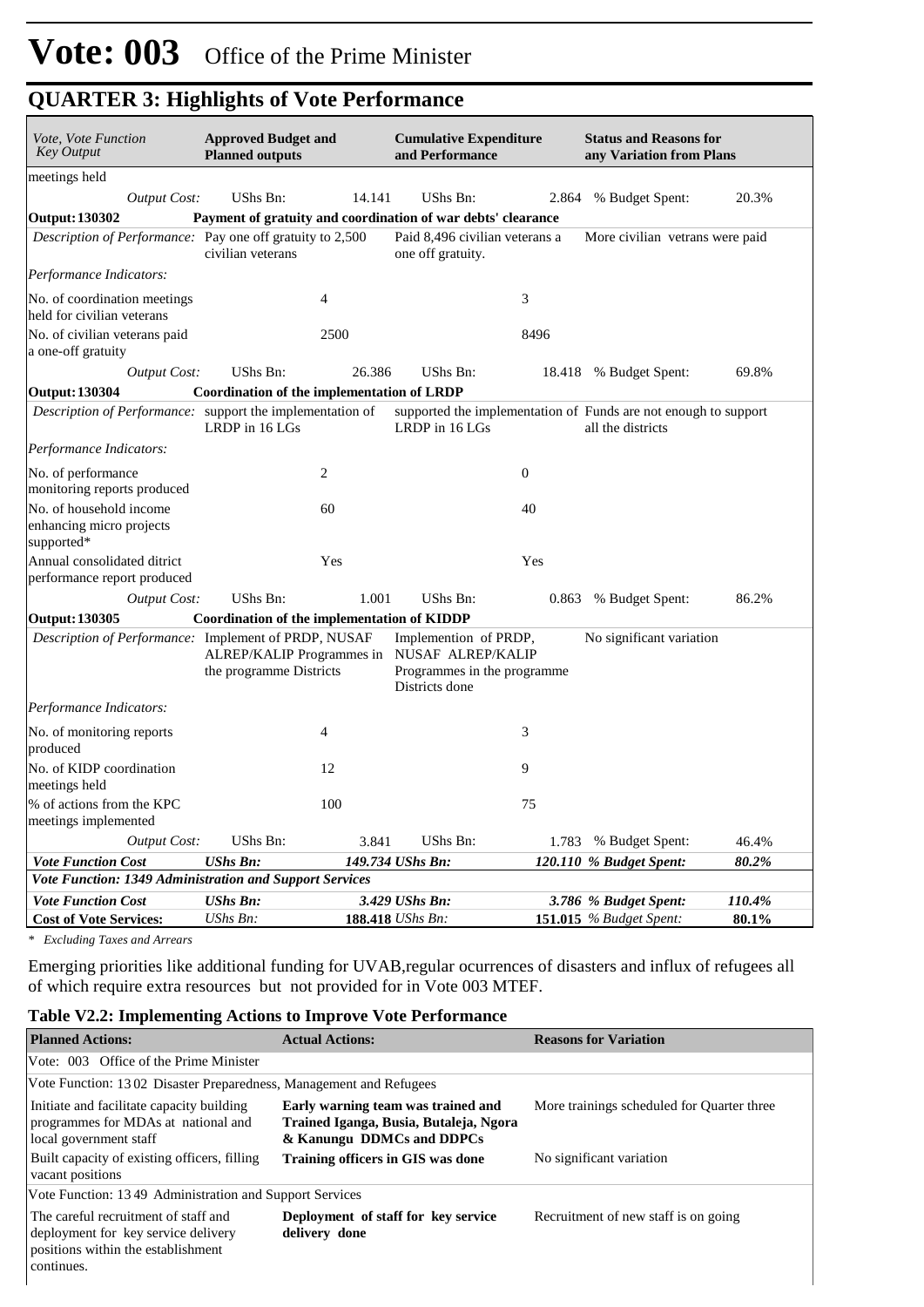| <b>Planned Actions:</b>                                                                                                                                                              | <b>Actual Actions:</b>                                                                                                                                    | <b>Reasons for Variation</b>                                                                                                                                                      |
|--------------------------------------------------------------------------------------------------------------------------------------------------------------------------------------|-----------------------------------------------------------------------------------------------------------------------------------------------------------|-----------------------------------------------------------------------------------------------------------------------------------------------------------------------------------|
| Vote: 003 Office of the Prime Minister                                                                                                                                               |                                                                                                                                                           |                                                                                                                                                                                   |
| Vote Function: 1349 Administration and Support Services                                                                                                                              |                                                                                                                                                           |                                                                                                                                                                                   |
| Mobilisation of adequete resources and                                                                                                                                               | Adequate resources were mobilized                                                                                                                         | Achieved as planned                                                                                                                                                               |
| strengthening existing structures proper<br>utilisation and accountability for its                                                                                                   | <b>Existing structures were strengthened</b>                                                                                                              |                                                                                                                                                                                   |
| effective use.                                                                                                                                                                       | Proper utilisation and accountability<br>of resouces for i effective use was<br>ensured.                                                                  |                                                                                                                                                                                   |
| e -governance functions be implemented<br>and strengthened supportte web portal and<br>build capacity of staff in ICT skills                                                         | E-governance functions were<br>implemented and strengthened                                                                                               | Achieved as planned                                                                                                                                                               |
|                                                                                                                                                                                      | web portal was supported                                                                                                                                  |                                                                                                                                                                                   |
| Vote: 003 Office of the Prime Minister                                                                                                                                               |                                                                                                                                                           |                                                                                                                                                                                   |
| Vote Function: 1301 Policy Coordination, Monitoring and Evaluation                                                                                                                   |                                                                                                                                                           |                                                                                                                                                                                   |
| Continue with the national guidance<br>through sensitisation programmes in LGs<br>and institutions across the country, and<br>develop the National Guidance Policy.                  | National guidance through sensitisation<br>programmes in LGs and institutions<br>across the country done                                                  | The activities of developing the National<br>Guidance Policy still on going                                                                                                       |
| Facilitate continued improvement of<br>coordination between Ministries,<br>Departments and Agencies, conduct 4<br>independent evaluations, and strengthen<br>the evaluation facility | Facilitated continued improvement of<br>coordination between Ministries,<br><b>Departments and Agencies,</b>                                              | A consultancy on impact evaluation of<br>programmes of the Uganda Micro Finance<br>Support Centre was procured, produced<br>an inception report, discussed and work is<br>ongoing |
|                                                                                                                                                                                      |                                                                                                                                                           | A consultancy on to undertake an impact<br>evaluation of the Luwero Rwenzori<br>Development Program (LRDP) was<br>procured, produced an inception report<br>and work is ongoing   |
| Develop the capacity of the structures<br>Media council operations strengthened<br>Government Communication Strategy and<br>Amended Press and Journalist<br>Implemented.             | Developed the capacity of the<br>structures,<br>Media council operations were<br>strengthened                                                             | Capacity of structure of the Directorate of<br>information and National Guidance yet to<br>be enhanced                                                                            |
| Vote Function: 1302 Disaster Preparedness, Management and Refugees                                                                                                                   |                                                                                                                                                           |                                                                                                                                                                                   |
| Full scale implementation of the National<br>Disaster Policy, coordinate Capacity<br>building programmes for national and<br>local government staff in DRR.                          | Organised 3 regional trainings on DRR<br>with Education sector for districts of<br>Karamoja, Acholi & West Nile,<br>Western & South Western Uganda.       | No significant variation                                                                                                                                                          |
|                                                                                                                                                                                      | Disssemination workshop was held                                                                                                                          |                                                                                                                                                                                   |
|                                                                                                                                                                                      | <b>Distributed the Policy dcuments</b>                                                                                                                    |                                                                                                                                                                                   |
| Vote Function: 1303 Management of Special Programs                                                                                                                                   |                                                                                                                                                           |                                                                                                                                                                                   |
| Mainstreaming the implementation of<br>special development recovery programs in<br>government policies and programs                                                                  | <b>Implementation of special development</b><br>recovery programs in government<br>policies and programs mainstreamed                                     | Achieved as planned                                                                                                                                                               |
| Capacity in terms of human resources and<br>tools especially at the Local Government<br>levels                                                                                       | Capacity in terms of human resources<br>and tools especially at the Local<br><b>Government levels enhanced</b>                                            | Achieved as planned                                                                                                                                                               |
| Implementation of the Luwero-Rwenzori<br>Triangle Development Plan, KIDP, &<br><b>PRDP</b>                                                                                           | <b>Implementation of the Luwero-</b><br>Rwenzori Triangle Development Plan,<br>KIDP, & PRDP done with major ouputs<br>of restocking and Paying of Kasiimo | Achieved as planned                                                                                                                                                               |

### *V3: Details of Releases and Expenditure*

*This section provides a comprehensive summary of the outputs delivered by the Vote and further details of Vote expenditures by Vote Function and Expenditure Item.*

#### **Table V3.1: GoU Releases and Expenditure by Output\***

|                                 | -----------       |       |               |              |              |  |
|---------------------------------|-------------------|-------|---------------|--------------|--------------|--|
| <b>Billion Uganda Shillings</b> | Approved Released | Spent | $%$ GoU       | $%$ GoU      | $%$ GoU      |  |
|                                 | <b>Budget</b>     |       | <b>Budget</b> | Budget       | Releases     |  |
|                                 |                   |       | Released      | <b>Spent</b> | <i>Spent</i> |  |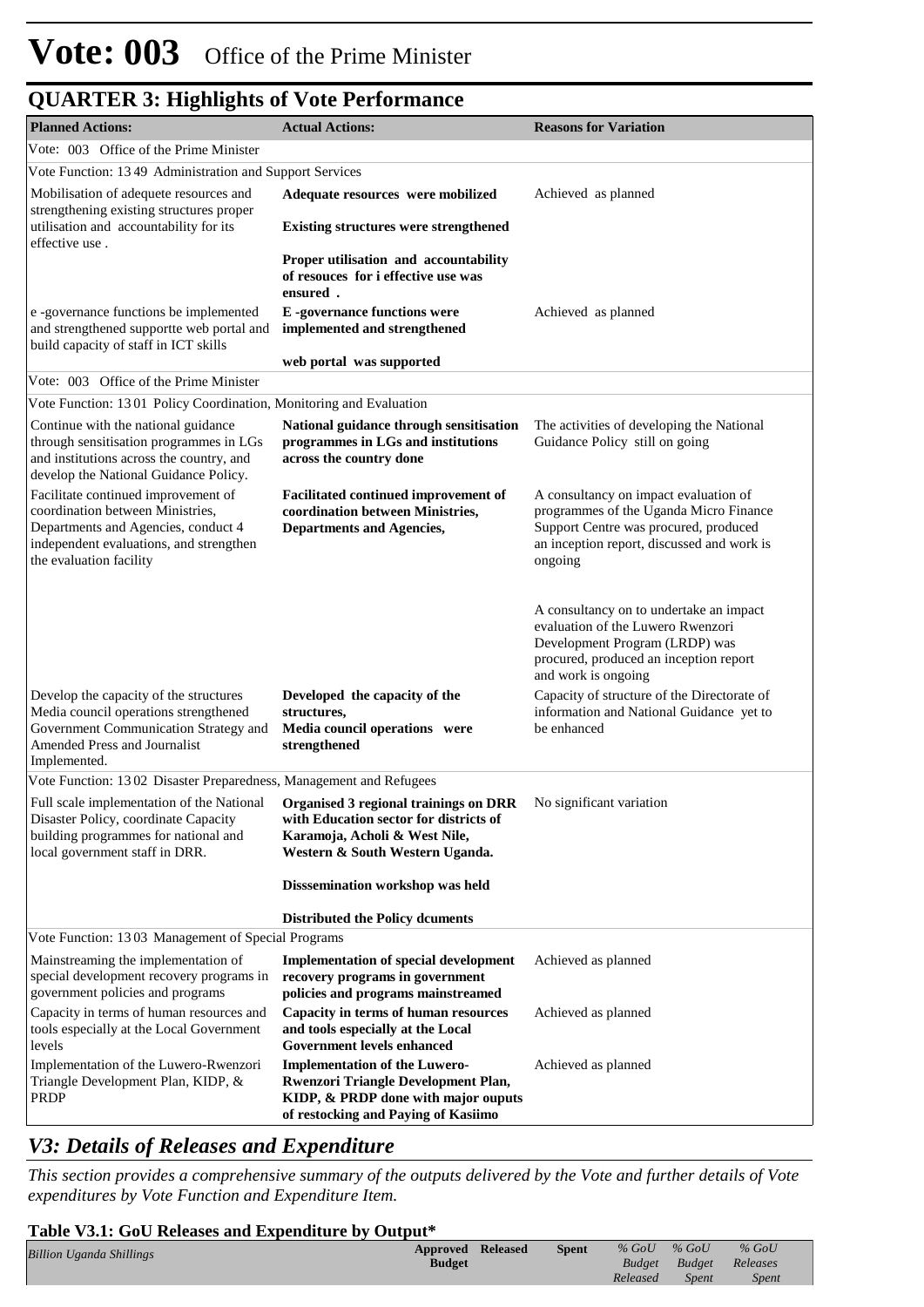| VF:1301 Policy Coordination, Monitoring and Evaluation<br>14.39<br>10.89<br>10.21<br>75.7%<br>71.0%<br>93.8%<br>9.78<br>75.8%<br>96.7%<br>Class: Outputs Provided<br>12.91<br>9.46<br>73.3%<br>130101 Government policy implementation coordination<br>94.5%<br>1.93<br>1.41<br>1.34<br>73.3%<br>69.3%<br>130102 Government business in Parliament coordinated<br>2.23<br>96.5%<br>3.03<br>73.7%<br>71.1%<br>2.15<br>130104 National guidance<br>0.84<br>0.86<br>102.1%<br>1.12<br>75.5%<br>77.0%<br>1.73<br>99.7%<br>130105 Dissemination of Public Information<br>2.34<br>1.73<br>74.2%<br>73.9%<br>130106 Functioning National Monitoring and Evaluation<br>3.56<br>3.38<br>95.0%<br>4.50<br>79.1%<br>75.2%<br>100.0%<br>Class: Outputs Funded<br>1.00<br>0.75<br>0.75<br>75.0%<br>75.0%<br>130151 Transfers to government units<br>100.0%<br>1.00<br>0.75<br>75.0%<br>75.0%<br>0.75<br>0.0%<br>Class: Capital Purchases<br>0.48<br>0.36<br>0.00<br>75.0%<br>$0.0\%$<br>$0.0\%$<br>130175 Purchase of Motor Vehicles and Other Transport Equipment<br>0.36<br>0.00<br>75.0%<br>$0.0\%$<br>0.48<br>97.1%<br>VF:1302 Disaster Preparedness, Management and Refugees<br>20.87<br>17.41<br>16.91<br>83.4%<br>81.0%<br>Class: Outputs Provided<br>6.99<br>6.87<br>79.9%<br>78.5%<br>98.2%<br>8.75<br>130201 Effective preparedness and response to disasters<br>2.29<br>1.69<br>73.9%<br>72.9%<br>98.6%<br>1.67<br>130203 IDPs returned and resettled, Refugees settled and repatriated<br>99.6%<br>0.63<br>0.46<br>0.46<br>72.7%<br>72.4%<br>130204 Relief to disaster victims<br>4.02<br>82.9%<br>99.9%<br>4.85<br>4.02<br>83.0%<br>85.7%<br>130206 Refugees and host community livelihoods improved<br>0.71<br>0.61<br>0.52<br>85.9%<br>73.6%<br>72.2%<br>94.9%<br>130207 Grant of asylum and repatriation refugees<br>0.27<br>0.21<br>0.20<br>76.1%<br>Class: Capital Purchases<br>10.04<br>82.9%<br>96.4%<br>12.12<br>10.42<br>86.0%<br>100.0%<br>130271 Acquisition of Land by Government<br>8.00<br>8.00<br>100.0%<br>100.0%<br>8.00<br>82.8%<br>130272 Government Buildings and Administrative Infrastructure<br>3.99<br>2.17<br>1.80<br>54.4%<br>45.0%<br>100.0%<br>130275 Purchase of Motor Vehicles and Other Transport Equipment<br>0.13<br>0.25<br>0.25<br>193.2%<br>193.2%<br>VF:1303 Management of Special Programs<br>88.90<br>68.37<br>49.98<br>76.9%<br>56.2%<br>73.1%<br>Class: Outputs Provided<br>52.92<br>55.9%<br>74.0%<br>70.05<br>39.17<br>75.6%<br>89.0%<br>130301 Implementation of PRDP coordinated and monitored<br>3.67<br>3.22<br>2.86<br>87.7%<br>78.1%<br>99.4%<br>130302 Payment of gratuity and coordination of war debts' clearance<br>26.39<br>18.53<br>18.42<br>70.2%<br>69.8%<br>97.1%<br>130304 Coordination of the implementation of LRDP<br>1.00<br>0.89<br>0.86<br>88.8%<br>86.2%<br>97.9%<br>130305 Coordination of the implementation of KIDDP<br>2.23<br>81.6%<br>79.9%<br>1.82<br>1.78<br>13.20<br>76.4%<br>130306 Pacification and development<br>16.76<br>10.08<br>78.7%<br>60.2%<br>130307 Restocking Programme<br>33.8%<br>20.00<br>15.27<br>76.4%<br>25.8%<br>5.16<br>90.9%<br>97.3%<br>Class: Outputs Funded<br>8.20<br>7.45<br>7.25<br>88.4%<br>130351 Transfers to Government units<br>97.3%<br>8.20<br>7.45<br>90.9%<br>88.4%<br>7.25<br>44.5%<br>Class: Capital Purchases<br>10.65<br>3.56<br>75.1%<br>33.4%<br>8.00<br>22.5%<br>130372 Government Buildings and Administrative Infrastructure<br>4.97<br>3.88<br>0.87<br>78.0%<br>17.6%<br>130375 Purchase of Motor Vehicles and Other Transport Equipment<br>36.4%<br>1.68<br>1.15<br>0.42<br>68.3%<br>24.9%<br>0.00<br>39.1%<br>130376 Purchase of Office and ICT Equipment, including Software<br>0.01<br>0.01<br>100.0%<br>39.1%<br>77.6%<br>130377 Purchase of Specialised Machinery & Equipment<br>3.91<br>2.88<br>2.24<br>73.7%<br>57.2%<br>32.5%<br>0.08<br>0.08<br>0.03<br>100.0%<br>32.5%<br>130379 Acquisition of Other Capital Assets<br>82.4%<br>VF:1349 Administration and Support Services<br>3.43<br>3.79<br>134.0%<br>110.4%<br>4.60<br>Class: Outputs Provided<br>2.16<br>1.88<br>92.6%<br>87.0%<br>2.33<br>80.5%<br>134901 Ministerial and Top Management Services<br>82.9%<br>1.52<br>1.54<br>101.1%<br>83.8%<br>1.28<br>134902 Policy Planning and Budgeting<br>0.31<br>93.7%<br>0.25<br>0.24<br>82.7%<br>77.5%<br>134903 Ministerial Support Services<br>99.3%<br>0.38<br>0.27<br>0.27<br>71.3%<br>70.9%<br>134904 Coordination and Monitoring<br>0.13<br>0.10<br>0.10<br>76.7%<br>76.7%<br>$100.0\%$<br>Class: Outputs Funded<br>0.50<br>75.0%<br>$100.0\%$<br>0.38<br>0.38<br>75.0%<br>134951 UVAB Coordinated<br>0.50<br>0.38<br>75.0%<br>$100.0\%$<br>0.38<br>75.0%<br>Class: Capital Purchases<br>0.60<br>74.3%<br>2.06<br>1.53<br>346.3%<br>257.4%<br>134975 Purchase of Motor Vehicles and Other Transport Equipment<br>1.12<br>317.0%<br>76.4%<br>0.27<br>0.86<br>415.0%<br>134977 Purchase of Specialised Machinery & Equipment<br>0.94<br>289.3%<br>207.9%<br>71.9%<br>0.33<br>0.68<br>127.59<br>101.27<br>80.88<br>79.4%<br>63.4%<br>79.9%<br><b>Total For Vote</b> | gomman of mightights of your reform |  |  |  |
|--------------------------------------------------------------------------------------------------------------------------------------------------------------------------------------------------------------------------------------------------------------------------------------------------------------------------------------------------------------------------------------------------------------------------------------------------------------------------------------------------------------------------------------------------------------------------------------------------------------------------------------------------------------------------------------------------------------------------------------------------------------------------------------------------------------------------------------------------------------------------------------------------------------------------------------------------------------------------------------------------------------------------------------------------------------------------------------------------------------------------------------------------------------------------------------------------------------------------------------------------------------------------------------------------------------------------------------------------------------------------------------------------------------------------------------------------------------------------------------------------------------------------------------------------------------------------------------------------------------------------------------------------------------------------------------------------------------------------------------------------------------------------------------------------------------------------------------------------------------------------------------------------------------------------------------------------------------------------------------------------------------------------------------------------------------------------------------------------------------------------------------------------------------------------------------------------------------------------------------------------------------------------------------------------------------------------------------------------------------------------------------------------------------------------------------------------------------------------------------------------------------------------------------------------------------------------------------------------------------------------------------------------------------------------------------------------------------------------------------------------------------------------------------------------------------------------------------------------------------------------------------------------------------------------------------------------------------------------------------------------------------------------------------------------------------------------------------------------------------------------------------------------------------------------------------------------------------------------------------------------------------------------------------------------------------------------------------------------------------------------------------------------------------------------------------------------------------------------------------------------------------------------------------------------------------------------------------------------------------------------------------------------------------------------------------------------------------------------------------------------------------------------------------------------------------------------------------------------------------------------------------------------------------------------------------------------------------------------------------------------------------------------------------------------------------------------------------------------------------------------------------------------------------------------------------------------------------------------------------------------------------------------------------------------------------------------------------------------------------------------------------------------------------------------------------------------------------------------------------------------------------------------------------------------------------------------------------------------------------------------------------------------------------------------------------------------------------------------------------------------------------------------------------------------------------------------------------------------------------------------------------------------------------------------------------------------------------------------------------------------------------------------------------------------------------------------------------------------------------|-------------------------------------|--|--|--|
|                                                                                                                                                                                                                                                                                                                                                                                                                                                                                                                                                                                                                                                                                                                                                                                                                                                                                                                                                                                                                                                                                                                                                                                                                                                                                                                                                                                                                                                                                                                                                                                                                                                                                                                                                                                                                                                                                                                                                                                                                                                                                                                                                                                                                                                                                                                                                                                                                                                                                                                                                                                                                                                                                                                                                                                                                                                                                                                                                                                                                                                                                                                                                                                                                                                                                                                                                                                                                                                                                                                                                                                                                                                                                                                                                                                                                                                                                                                                                                                                                                                                                                                                                                                                                                                                                                                                                                                                                                                                                                                                                                                                                                                                                                                                                                                                                                                                                                                                                                                                                                                                                                              |                                     |  |  |  |
|                                                                                                                                                                                                                                                                                                                                                                                                                                                                                                                                                                                                                                                                                                                                                                                                                                                                                                                                                                                                                                                                                                                                                                                                                                                                                                                                                                                                                                                                                                                                                                                                                                                                                                                                                                                                                                                                                                                                                                                                                                                                                                                                                                                                                                                                                                                                                                                                                                                                                                                                                                                                                                                                                                                                                                                                                                                                                                                                                                                                                                                                                                                                                                                                                                                                                                                                                                                                                                                                                                                                                                                                                                                                                                                                                                                                                                                                                                                                                                                                                                                                                                                                                                                                                                                                                                                                                                                                                                                                                                                                                                                                                                                                                                                                                                                                                                                                                                                                                                                                                                                                                                              |                                     |  |  |  |
|                                                                                                                                                                                                                                                                                                                                                                                                                                                                                                                                                                                                                                                                                                                                                                                                                                                                                                                                                                                                                                                                                                                                                                                                                                                                                                                                                                                                                                                                                                                                                                                                                                                                                                                                                                                                                                                                                                                                                                                                                                                                                                                                                                                                                                                                                                                                                                                                                                                                                                                                                                                                                                                                                                                                                                                                                                                                                                                                                                                                                                                                                                                                                                                                                                                                                                                                                                                                                                                                                                                                                                                                                                                                                                                                                                                                                                                                                                                                                                                                                                                                                                                                                                                                                                                                                                                                                                                                                                                                                                                                                                                                                                                                                                                                                                                                                                                                                                                                                                                                                                                                                                              |                                     |  |  |  |
|                                                                                                                                                                                                                                                                                                                                                                                                                                                                                                                                                                                                                                                                                                                                                                                                                                                                                                                                                                                                                                                                                                                                                                                                                                                                                                                                                                                                                                                                                                                                                                                                                                                                                                                                                                                                                                                                                                                                                                                                                                                                                                                                                                                                                                                                                                                                                                                                                                                                                                                                                                                                                                                                                                                                                                                                                                                                                                                                                                                                                                                                                                                                                                                                                                                                                                                                                                                                                                                                                                                                                                                                                                                                                                                                                                                                                                                                                                                                                                                                                                                                                                                                                                                                                                                                                                                                                                                                                                                                                                                                                                                                                                                                                                                                                                                                                                                                                                                                                                                                                                                                                                              |                                     |  |  |  |
|                                                                                                                                                                                                                                                                                                                                                                                                                                                                                                                                                                                                                                                                                                                                                                                                                                                                                                                                                                                                                                                                                                                                                                                                                                                                                                                                                                                                                                                                                                                                                                                                                                                                                                                                                                                                                                                                                                                                                                                                                                                                                                                                                                                                                                                                                                                                                                                                                                                                                                                                                                                                                                                                                                                                                                                                                                                                                                                                                                                                                                                                                                                                                                                                                                                                                                                                                                                                                                                                                                                                                                                                                                                                                                                                                                                                                                                                                                                                                                                                                                                                                                                                                                                                                                                                                                                                                                                                                                                                                                                                                                                                                                                                                                                                                                                                                                                                                                                                                                                                                                                                                                              |                                     |  |  |  |
|                                                                                                                                                                                                                                                                                                                                                                                                                                                                                                                                                                                                                                                                                                                                                                                                                                                                                                                                                                                                                                                                                                                                                                                                                                                                                                                                                                                                                                                                                                                                                                                                                                                                                                                                                                                                                                                                                                                                                                                                                                                                                                                                                                                                                                                                                                                                                                                                                                                                                                                                                                                                                                                                                                                                                                                                                                                                                                                                                                                                                                                                                                                                                                                                                                                                                                                                                                                                                                                                                                                                                                                                                                                                                                                                                                                                                                                                                                                                                                                                                                                                                                                                                                                                                                                                                                                                                                                                                                                                                                                                                                                                                                                                                                                                                                                                                                                                                                                                                                                                                                                                                                              |                                     |  |  |  |
|                                                                                                                                                                                                                                                                                                                                                                                                                                                                                                                                                                                                                                                                                                                                                                                                                                                                                                                                                                                                                                                                                                                                                                                                                                                                                                                                                                                                                                                                                                                                                                                                                                                                                                                                                                                                                                                                                                                                                                                                                                                                                                                                                                                                                                                                                                                                                                                                                                                                                                                                                                                                                                                                                                                                                                                                                                                                                                                                                                                                                                                                                                                                                                                                                                                                                                                                                                                                                                                                                                                                                                                                                                                                                                                                                                                                                                                                                                                                                                                                                                                                                                                                                                                                                                                                                                                                                                                                                                                                                                                                                                                                                                                                                                                                                                                                                                                                                                                                                                                                                                                                                                              |                                     |  |  |  |
|                                                                                                                                                                                                                                                                                                                                                                                                                                                                                                                                                                                                                                                                                                                                                                                                                                                                                                                                                                                                                                                                                                                                                                                                                                                                                                                                                                                                                                                                                                                                                                                                                                                                                                                                                                                                                                                                                                                                                                                                                                                                                                                                                                                                                                                                                                                                                                                                                                                                                                                                                                                                                                                                                                                                                                                                                                                                                                                                                                                                                                                                                                                                                                                                                                                                                                                                                                                                                                                                                                                                                                                                                                                                                                                                                                                                                                                                                                                                                                                                                                                                                                                                                                                                                                                                                                                                                                                                                                                                                                                                                                                                                                                                                                                                                                                                                                                                                                                                                                                                                                                                                                              |                                     |  |  |  |
|                                                                                                                                                                                                                                                                                                                                                                                                                                                                                                                                                                                                                                                                                                                                                                                                                                                                                                                                                                                                                                                                                                                                                                                                                                                                                                                                                                                                                                                                                                                                                                                                                                                                                                                                                                                                                                                                                                                                                                                                                                                                                                                                                                                                                                                                                                                                                                                                                                                                                                                                                                                                                                                                                                                                                                                                                                                                                                                                                                                                                                                                                                                                                                                                                                                                                                                                                                                                                                                                                                                                                                                                                                                                                                                                                                                                                                                                                                                                                                                                                                                                                                                                                                                                                                                                                                                                                                                                                                                                                                                                                                                                                                                                                                                                                                                                                                                                                                                                                                                                                                                                                                              |                                     |  |  |  |
|                                                                                                                                                                                                                                                                                                                                                                                                                                                                                                                                                                                                                                                                                                                                                                                                                                                                                                                                                                                                                                                                                                                                                                                                                                                                                                                                                                                                                                                                                                                                                                                                                                                                                                                                                                                                                                                                                                                                                                                                                                                                                                                                                                                                                                                                                                                                                                                                                                                                                                                                                                                                                                                                                                                                                                                                                                                                                                                                                                                                                                                                                                                                                                                                                                                                                                                                                                                                                                                                                                                                                                                                                                                                                                                                                                                                                                                                                                                                                                                                                                                                                                                                                                                                                                                                                                                                                                                                                                                                                                                                                                                                                                                                                                                                                                                                                                                                                                                                                                                                                                                                                                              |                                     |  |  |  |
|                                                                                                                                                                                                                                                                                                                                                                                                                                                                                                                                                                                                                                                                                                                                                                                                                                                                                                                                                                                                                                                                                                                                                                                                                                                                                                                                                                                                                                                                                                                                                                                                                                                                                                                                                                                                                                                                                                                                                                                                                                                                                                                                                                                                                                                                                                                                                                                                                                                                                                                                                                                                                                                                                                                                                                                                                                                                                                                                                                                                                                                                                                                                                                                                                                                                                                                                                                                                                                                                                                                                                                                                                                                                                                                                                                                                                                                                                                                                                                                                                                                                                                                                                                                                                                                                                                                                                                                                                                                                                                                                                                                                                                                                                                                                                                                                                                                                                                                                                                                                                                                                                                              |                                     |  |  |  |
|                                                                                                                                                                                                                                                                                                                                                                                                                                                                                                                                                                                                                                                                                                                                                                                                                                                                                                                                                                                                                                                                                                                                                                                                                                                                                                                                                                                                                                                                                                                                                                                                                                                                                                                                                                                                                                                                                                                                                                                                                                                                                                                                                                                                                                                                                                                                                                                                                                                                                                                                                                                                                                                                                                                                                                                                                                                                                                                                                                                                                                                                                                                                                                                                                                                                                                                                                                                                                                                                                                                                                                                                                                                                                                                                                                                                                                                                                                                                                                                                                                                                                                                                                                                                                                                                                                                                                                                                                                                                                                                                                                                                                                                                                                                                                                                                                                                                                                                                                                                                                                                                                                              |                                     |  |  |  |
|                                                                                                                                                                                                                                                                                                                                                                                                                                                                                                                                                                                                                                                                                                                                                                                                                                                                                                                                                                                                                                                                                                                                                                                                                                                                                                                                                                                                                                                                                                                                                                                                                                                                                                                                                                                                                                                                                                                                                                                                                                                                                                                                                                                                                                                                                                                                                                                                                                                                                                                                                                                                                                                                                                                                                                                                                                                                                                                                                                                                                                                                                                                                                                                                                                                                                                                                                                                                                                                                                                                                                                                                                                                                                                                                                                                                                                                                                                                                                                                                                                                                                                                                                                                                                                                                                                                                                                                                                                                                                                                                                                                                                                                                                                                                                                                                                                                                                                                                                                                                                                                                                                              |                                     |  |  |  |
|                                                                                                                                                                                                                                                                                                                                                                                                                                                                                                                                                                                                                                                                                                                                                                                                                                                                                                                                                                                                                                                                                                                                                                                                                                                                                                                                                                                                                                                                                                                                                                                                                                                                                                                                                                                                                                                                                                                                                                                                                                                                                                                                                                                                                                                                                                                                                                                                                                                                                                                                                                                                                                                                                                                                                                                                                                                                                                                                                                                                                                                                                                                                                                                                                                                                                                                                                                                                                                                                                                                                                                                                                                                                                                                                                                                                                                                                                                                                                                                                                                                                                                                                                                                                                                                                                                                                                                                                                                                                                                                                                                                                                                                                                                                                                                                                                                                                                                                                                                                                                                                                                                              |                                     |  |  |  |
|                                                                                                                                                                                                                                                                                                                                                                                                                                                                                                                                                                                                                                                                                                                                                                                                                                                                                                                                                                                                                                                                                                                                                                                                                                                                                                                                                                                                                                                                                                                                                                                                                                                                                                                                                                                                                                                                                                                                                                                                                                                                                                                                                                                                                                                                                                                                                                                                                                                                                                                                                                                                                                                                                                                                                                                                                                                                                                                                                                                                                                                                                                                                                                                                                                                                                                                                                                                                                                                                                                                                                                                                                                                                                                                                                                                                                                                                                                                                                                                                                                                                                                                                                                                                                                                                                                                                                                                                                                                                                                                                                                                                                                                                                                                                                                                                                                                                                                                                                                                                                                                                                                              |                                     |  |  |  |
|                                                                                                                                                                                                                                                                                                                                                                                                                                                                                                                                                                                                                                                                                                                                                                                                                                                                                                                                                                                                                                                                                                                                                                                                                                                                                                                                                                                                                                                                                                                                                                                                                                                                                                                                                                                                                                                                                                                                                                                                                                                                                                                                                                                                                                                                                                                                                                                                                                                                                                                                                                                                                                                                                                                                                                                                                                                                                                                                                                                                                                                                                                                                                                                                                                                                                                                                                                                                                                                                                                                                                                                                                                                                                                                                                                                                                                                                                                                                                                                                                                                                                                                                                                                                                                                                                                                                                                                                                                                                                                                                                                                                                                                                                                                                                                                                                                                                                                                                                                                                                                                                                                              |                                     |  |  |  |
|                                                                                                                                                                                                                                                                                                                                                                                                                                                                                                                                                                                                                                                                                                                                                                                                                                                                                                                                                                                                                                                                                                                                                                                                                                                                                                                                                                                                                                                                                                                                                                                                                                                                                                                                                                                                                                                                                                                                                                                                                                                                                                                                                                                                                                                                                                                                                                                                                                                                                                                                                                                                                                                                                                                                                                                                                                                                                                                                                                                                                                                                                                                                                                                                                                                                                                                                                                                                                                                                                                                                                                                                                                                                                                                                                                                                                                                                                                                                                                                                                                                                                                                                                                                                                                                                                                                                                                                                                                                                                                                                                                                                                                                                                                                                                                                                                                                                                                                                                                                                                                                                                                              |                                     |  |  |  |
|                                                                                                                                                                                                                                                                                                                                                                                                                                                                                                                                                                                                                                                                                                                                                                                                                                                                                                                                                                                                                                                                                                                                                                                                                                                                                                                                                                                                                                                                                                                                                                                                                                                                                                                                                                                                                                                                                                                                                                                                                                                                                                                                                                                                                                                                                                                                                                                                                                                                                                                                                                                                                                                                                                                                                                                                                                                                                                                                                                                                                                                                                                                                                                                                                                                                                                                                                                                                                                                                                                                                                                                                                                                                                                                                                                                                                                                                                                                                                                                                                                                                                                                                                                                                                                                                                                                                                                                                                                                                                                                                                                                                                                                                                                                                                                                                                                                                                                                                                                                                                                                                                                              |                                     |  |  |  |
|                                                                                                                                                                                                                                                                                                                                                                                                                                                                                                                                                                                                                                                                                                                                                                                                                                                                                                                                                                                                                                                                                                                                                                                                                                                                                                                                                                                                                                                                                                                                                                                                                                                                                                                                                                                                                                                                                                                                                                                                                                                                                                                                                                                                                                                                                                                                                                                                                                                                                                                                                                                                                                                                                                                                                                                                                                                                                                                                                                                                                                                                                                                                                                                                                                                                                                                                                                                                                                                                                                                                                                                                                                                                                                                                                                                                                                                                                                                                                                                                                                                                                                                                                                                                                                                                                                                                                                                                                                                                                                                                                                                                                                                                                                                                                                                                                                                                                                                                                                                                                                                                                                              |                                     |  |  |  |
|                                                                                                                                                                                                                                                                                                                                                                                                                                                                                                                                                                                                                                                                                                                                                                                                                                                                                                                                                                                                                                                                                                                                                                                                                                                                                                                                                                                                                                                                                                                                                                                                                                                                                                                                                                                                                                                                                                                                                                                                                                                                                                                                                                                                                                                                                                                                                                                                                                                                                                                                                                                                                                                                                                                                                                                                                                                                                                                                                                                                                                                                                                                                                                                                                                                                                                                                                                                                                                                                                                                                                                                                                                                                                                                                                                                                                                                                                                                                                                                                                                                                                                                                                                                                                                                                                                                                                                                                                                                                                                                                                                                                                                                                                                                                                                                                                                                                                                                                                                                                                                                                                                              |                                     |  |  |  |
|                                                                                                                                                                                                                                                                                                                                                                                                                                                                                                                                                                                                                                                                                                                                                                                                                                                                                                                                                                                                                                                                                                                                                                                                                                                                                                                                                                                                                                                                                                                                                                                                                                                                                                                                                                                                                                                                                                                                                                                                                                                                                                                                                                                                                                                                                                                                                                                                                                                                                                                                                                                                                                                                                                                                                                                                                                                                                                                                                                                                                                                                                                                                                                                                                                                                                                                                                                                                                                                                                                                                                                                                                                                                                                                                                                                                                                                                                                                                                                                                                                                                                                                                                                                                                                                                                                                                                                                                                                                                                                                                                                                                                                                                                                                                                                                                                                                                                                                                                                                                                                                                                                              |                                     |  |  |  |
|                                                                                                                                                                                                                                                                                                                                                                                                                                                                                                                                                                                                                                                                                                                                                                                                                                                                                                                                                                                                                                                                                                                                                                                                                                                                                                                                                                                                                                                                                                                                                                                                                                                                                                                                                                                                                                                                                                                                                                                                                                                                                                                                                                                                                                                                                                                                                                                                                                                                                                                                                                                                                                                                                                                                                                                                                                                                                                                                                                                                                                                                                                                                                                                                                                                                                                                                                                                                                                                                                                                                                                                                                                                                                                                                                                                                                                                                                                                                                                                                                                                                                                                                                                                                                                                                                                                                                                                                                                                                                                                                                                                                                                                                                                                                                                                                                                                                                                                                                                                                                                                                                                              |                                     |  |  |  |
|                                                                                                                                                                                                                                                                                                                                                                                                                                                                                                                                                                                                                                                                                                                                                                                                                                                                                                                                                                                                                                                                                                                                                                                                                                                                                                                                                                                                                                                                                                                                                                                                                                                                                                                                                                                                                                                                                                                                                                                                                                                                                                                                                                                                                                                                                                                                                                                                                                                                                                                                                                                                                                                                                                                                                                                                                                                                                                                                                                                                                                                                                                                                                                                                                                                                                                                                                                                                                                                                                                                                                                                                                                                                                                                                                                                                                                                                                                                                                                                                                                                                                                                                                                                                                                                                                                                                                                                                                                                                                                                                                                                                                                                                                                                                                                                                                                                                                                                                                                                                                                                                                                              |                                     |  |  |  |
|                                                                                                                                                                                                                                                                                                                                                                                                                                                                                                                                                                                                                                                                                                                                                                                                                                                                                                                                                                                                                                                                                                                                                                                                                                                                                                                                                                                                                                                                                                                                                                                                                                                                                                                                                                                                                                                                                                                                                                                                                                                                                                                                                                                                                                                                                                                                                                                                                                                                                                                                                                                                                                                                                                                                                                                                                                                                                                                                                                                                                                                                                                                                                                                                                                                                                                                                                                                                                                                                                                                                                                                                                                                                                                                                                                                                                                                                                                                                                                                                                                                                                                                                                                                                                                                                                                                                                                                                                                                                                                                                                                                                                                                                                                                                                                                                                                                                                                                                                                                                                                                                                                              |                                     |  |  |  |
|                                                                                                                                                                                                                                                                                                                                                                                                                                                                                                                                                                                                                                                                                                                                                                                                                                                                                                                                                                                                                                                                                                                                                                                                                                                                                                                                                                                                                                                                                                                                                                                                                                                                                                                                                                                                                                                                                                                                                                                                                                                                                                                                                                                                                                                                                                                                                                                                                                                                                                                                                                                                                                                                                                                                                                                                                                                                                                                                                                                                                                                                                                                                                                                                                                                                                                                                                                                                                                                                                                                                                                                                                                                                                                                                                                                                                                                                                                                                                                                                                                                                                                                                                                                                                                                                                                                                                                                                                                                                                                                                                                                                                                                                                                                                                                                                                                                                                                                                                                                                                                                                                                              |                                     |  |  |  |
|                                                                                                                                                                                                                                                                                                                                                                                                                                                                                                                                                                                                                                                                                                                                                                                                                                                                                                                                                                                                                                                                                                                                                                                                                                                                                                                                                                                                                                                                                                                                                                                                                                                                                                                                                                                                                                                                                                                                                                                                                                                                                                                                                                                                                                                                                                                                                                                                                                                                                                                                                                                                                                                                                                                                                                                                                                                                                                                                                                                                                                                                                                                                                                                                                                                                                                                                                                                                                                                                                                                                                                                                                                                                                                                                                                                                                                                                                                                                                                                                                                                                                                                                                                                                                                                                                                                                                                                                                                                                                                                                                                                                                                                                                                                                                                                                                                                                                                                                                                                                                                                                                                              |                                     |  |  |  |
|                                                                                                                                                                                                                                                                                                                                                                                                                                                                                                                                                                                                                                                                                                                                                                                                                                                                                                                                                                                                                                                                                                                                                                                                                                                                                                                                                                                                                                                                                                                                                                                                                                                                                                                                                                                                                                                                                                                                                                                                                                                                                                                                                                                                                                                                                                                                                                                                                                                                                                                                                                                                                                                                                                                                                                                                                                                                                                                                                                                                                                                                                                                                                                                                                                                                                                                                                                                                                                                                                                                                                                                                                                                                                                                                                                                                                                                                                                                                                                                                                                                                                                                                                                                                                                                                                                                                                                                                                                                                                                                                                                                                                                                                                                                                                                                                                                                                                                                                                                                                                                                                                                              |                                     |  |  |  |
|                                                                                                                                                                                                                                                                                                                                                                                                                                                                                                                                                                                                                                                                                                                                                                                                                                                                                                                                                                                                                                                                                                                                                                                                                                                                                                                                                                                                                                                                                                                                                                                                                                                                                                                                                                                                                                                                                                                                                                                                                                                                                                                                                                                                                                                                                                                                                                                                                                                                                                                                                                                                                                                                                                                                                                                                                                                                                                                                                                                                                                                                                                                                                                                                                                                                                                                                                                                                                                                                                                                                                                                                                                                                                                                                                                                                                                                                                                                                                                                                                                                                                                                                                                                                                                                                                                                                                                                                                                                                                                                                                                                                                                                                                                                                                                                                                                                                                                                                                                                                                                                                                                              |                                     |  |  |  |
|                                                                                                                                                                                                                                                                                                                                                                                                                                                                                                                                                                                                                                                                                                                                                                                                                                                                                                                                                                                                                                                                                                                                                                                                                                                                                                                                                                                                                                                                                                                                                                                                                                                                                                                                                                                                                                                                                                                                                                                                                                                                                                                                                                                                                                                                                                                                                                                                                                                                                                                                                                                                                                                                                                                                                                                                                                                                                                                                                                                                                                                                                                                                                                                                                                                                                                                                                                                                                                                                                                                                                                                                                                                                                                                                                                                                                                                                                                                                                                                                                                                                                                                                                                                                                                                                                                                                                                                                                                                                                                                                                                                                                                                                                                                                                                                                                                                                                                                                                                                                                                                                                                              |                                     |  |  |  |
|                                                                                                                                                                                                                                                                                                                                                                                                                                                                                                                                                                                                                                                                                                                                                                                                                                                                                                                                                                                                                                                                                                                                                                                                                                                                                                                                                                                                                                                                                                                                                                                                                                                                                                                                                                                                                                                                                                                                                                                                                                                                                                                                                                                                                                                                                                                                                                                                                                                                                                                                                                                                                                                                                                                                                                                                                                                                                                                                                                                                                                                                                                                                                                                                                                                                                                                                                                                                                                                                                                                                                                                                                                                                                                                                                                                                                                                                                                                                                                                                                                                                                                                                                                                                                                                                                                                                                                                                                                                                                                                                                                                                                                                                                                                                                                                                                                                                                                                                                                                                                                                                                                              |                                     |  |  |  |
|                                                                                                                                                                                                                                                                                                                                                                                                                                                                                                                                                                                                                                                                                                                                                                                                                                                                                                                                                                                                                                                                                                                                                                                                                                                                                                                                                                                                                                                                                                                                                                                                                                                                                                                                                                                                                                                                                                                                                                                                                                                                                                                                                                                                                                                                                                                                                                                                                                                                                                                                                                                                                                                                                                                                                                                                                                                                                                                                                                                                                                                                                                                                                                                                                                                                                                                                                                                                                                                                                                                                                                                                                                                                                                                                                                                                                                                                                                                                                                                                                                                                                                                                                                                                                                                                                                                                                                                                                                                                                                                                                                                                                                                                                                                                                                                                                                                                                                                                                                                                                                                                                                              |                                     |  |  |  |
|                                                                                                                                                                                                                                                                                                                                                                                                                                                                                                                                                                                                                                                                                                                                                                                                                                                                                                                                                                                                                                                                                                                                                                                                                                                                                                                                                                                                                                                                                                                                                                                                                                                                                                                                                                                                                                                                                                                                                                                                                                                                                                                                                                                                                                                                                                                                                                                                                                                                                                                                                                                                                                                                                                                                                                                                                                                                                                                                                                                                                                                                                                                                                                                                                                                                                                                                                                                                                                                                                                                                                                                                                                                                                                                                                                                                                                                                                                                                                                                                                                                                                                                                                                                                                                                                                                                                                                                                                                                                                                                                                                                                                                                                                                                                                                                                                                                                                                                                                                                                                                                                                                              |                                     |  |  |  |
|                                                                                                                                                                                                                                                                                                                                                                                                                                                                                                                                                                                                                                                                                                                                                                                                                                                                                                                                                                                                                                                                                                                                                                                                                                                                                                                                                                                                                                                                                                                                                                                                                                                                                                                                                                                                                                                                                                                                                                                                                                                                                                                                                                                                                                                                                                                                                                                                                                                                                                                                                                                                                                                                                                                                                                                                                                                                                                                                                                                                                                                                                                                                                                                                                                                                                                                                                                                                                                                                                                                                                                                                                                                                                                                                                                                                                                                                                                                                                                                                                                                                                                                                                                                                                                                                                                                                                                                                                                                                                                                                                                                                                                                                                                                                                                                                                                                                                                                                                                                                                                                                                                              |                                     |  |  |  |
|                                                                                                                                                                                                                                                                                                                                                                                                                                                                                                                                                                                                                                                                                                                                                                                                                                                                                                                                                                                                                                                                                                                                                                                                                                                                                                                                                                                                                                                                                                                                                                                                                                                                                                                                                                                                                                                                                                                                                                                                                                                                                                                                                                                                                                                                                                                                                                                                                                                                                                                                                                                                                                                                                                                                                                                                                                                                                                                                                                                                                                                                                                                                                                                                                                                                                                                                                                                                                                                                                                                                                                                                                                                                                                                                                                                                                                                                                                                                                                                                                                                                                                                                                                                                                                                                                                                                                                                                                                                                                                                                                                                                                                                                                                                                                                                                                                                                                                                                                                                                                                                                                                              |                                     |  |  |  |
|                                                                                                                                                                                                                                                                                                                                                                                                                                                                                                                                                                                                                                                                                                                                                                                                                                                                                                                                                                                                                                                                                                                                                                                                                                                                                                                                                                                                                                                                                                                                                                                                                                                                                                                                                                                                                                                                                                                                                                                                                                                                                                                                                                                                                                                                                                                                                                                                                                                                                                                                                                                                                                                                                                                                                                                                                                                                                                                                                                                                                                                                                                                                                                                                                                                                                                                                                                                                                                                                                                                                                                                                                                                                                                                                                                                                                                                                                                                                                                                                                                                                                                                                                                                                                                                                                                                                                                                                                                                                                                                                                                                                                                                                                                                                                                                                                                                                                                                                                                                                                                                                                                              |                                     |  |  |  |
|                                                                                                                                                                                                                                                                                                                                                                                                                                                                                                                                                                                                                                                                                                                                                                                                                                                                                                                                                                                                                                                                                                                                                                                                                                                                                                                                                                                                                                                                                                                                                                                                                                                                                                                                                                                                                                                                                                                                                                                                                                                                                                                                                                                                                                                                                                                                                                                                                                                                                                                                                                                                                                                                                                                                                                                                                                                                                                                                                                                                                                                                                                                                                                                                                                                                                                                                                                                                                                                                                                                                                                                                                                                                                                                                                                                                                                                                                                                                                                                                                                                                                                                                                                                                                                                                                                                                                                                                                                                                                                                                                                                                                                                                                                                                                                                                                                                                                                                                                                                                                                                                                                              |                                     |  |  |  |
|                                                                                                                                                                                                                                                                                                                                                                                                                                                                                                                                                                                                                                                                                                                                                                                                                                                                                                                                                                                                                                                                                                                                                                                                                                                                                                                                                                                                                                                                                                                                                                                                                                                                                                                                                                                                                                                                                                                                                                                                                                                                                                                                                                                                                                                                                                                                                                                                                                                                                                                                                                                                                                                                                                                                                                                                                                                                                                                                                                                                                                                                                                                                                                                                                                                                                                                                                                                                                                                                                                                                                                                                                                                                                                                                                                                                                                                                                                                                                                                                                                                                                                                                                                                                                                                                                                                                                                                                                                                                                                                                                                                                                                                                                                                                                                                                                                                                                                                                                                                                                                                                                                              |                                     |  |  |  |
|                                                                                                                                                                                                                                                                                                                                                                                                                                                                                                                                                                                                                                                                                                                                                                                                                                                                                                                                                                                                                                                                                                                                                                                                                                                                                                                                                                                                                                                                                                                                                                                                                                                                                                                                                                                                                                                                                                                                                                                                                                                                                                                                                                                                                                                                                                                                                                                                                                                                                                                                                                                                                                                                                                                                                                                                                                                                                                                                                                                                                                                                                                                                                                                                                                                                                                                                                                                                                                                                                                                                                                                                                                                                                                                                                                                                                                                                                                                                                                                                                                                                                                                                                                                                                                                                                                                                                                                                                                                                                                                                                                                                                                                                                                                                                                                                                                                                                                                                                                                                                                                                                                              |                                     |  |  |  |
|                                                                                                                                                                                                                                                                                                                                                                                                                                                                                                                                                                                                                                                                                                                                                                                                                                                                                                                                                                                                                                                                                                                                                                                                                                                                                                                                                                                                                                                                                                                                                                                                                                                                                                                                                                                                                                                                                                                                                                                                                                                                                                                                                                                                                                                                                                                                                                                                                                                                                                                                                                                                                                                                                                                                                                                                                                                                                                                                                                                                                                                                                                                                                                                                                                                                                                                                                                                                                                                                                                                                                                                                                                                                                                                                                                                                                                                                                                                                                                                                                                                                                                                                                                                                                                                                                                                                                                                                                                                                                                                                                                                                                                                                                                                                                                                                                                                                                                                                                                                                                                                                                                              |                                     |  |  |  |
|                                                                                                                                                                                                                                                                                                                                                                                                                                                                                                                                                                                                                                                                                                                                                                                                                                                                                                                                                                                                                                                                                                                                                                                                                                                                                                                                                                                                                                                                                                                                                                                                                                                                                                                                                                                                                                                                                                                                                                                                                                                                                                                                                                                                                                                                                                                                                                                                                                                                                                                                                                                                                                                                                                                                                                                                                                                                                                                                                                                                                                                                                                                                                                                                                                                                                                                                                                                                                                                                                                                                                                                                                                                                                                                                                                                                                                                                                                                                                                                                                                                                                                                                                                                                                                                                                                                                                                                                                                                                                                                                                                                                                                                                                                                                                                                                                                                                                                                                                                                                                                                                                                              |                                     |  |  |  |
|                                                                                                                                                                                                                                                                                                                                                                                                                                                                                                                                                                                                                                                                                                                                                                                                                                                                                                                                                                                                                                                                                                                                                                                                                                                                                                                                                                                                                                                                                                                                                                                                                                                                                                                                                                                                                                                                                                                                                                                                                                                                                                                                                                                                                                                                                                                                                                                                                                                                                                                                                                                                                                                                                                                                                                                                                                                                                                                                                                                                                                                                                                                                                                                                                                                                                                                                                                                                                                                                                                                                                                                                                                                                                                                                                                                                                                                                                                                                                                                                                                                                                                                                                                                                                                                                                                                                                                                                                                                                                                                                                                                                                                                                                                                                                                                                                                                                                                                                                                                                                                                                                                              |                                     |  |  |  |
|                                                                                                                                                                                                                                                                                                                                                                                                                                                                                                                                                                                                                                                                                                                                                                                                                                                                                                                                                                                                                                                                                                                                                                                                                                                                                                                                                                                                                                                                                                                                                                                                                                                                                                                                                                                                                                                                                                                                                                                                                                                                                                                                                                                                                                                                                                                                                                                                                                                                                                                                                                                                                                                                                                                                                                                                                                                                                                                                                                                                                                                                                                                                                                                                                                                                                                                                                                                                                                                                                                                                                                                                                                                                                                                                                                                                                                                                                                                                                                                                                                                                                                                                                                                                                                                                                                                                                                                                                                                                                                                                                                                                                                                                                                                                                                                                                                                                                                                                                                                                                                                                                                              |                                     |  |  |  |
|                                                                                                                                                                                                                                                                                                                                                                                                                                                                                                                                                                                                                                                                                                                                                                                                                                                                                                                                                                                                                                                                                                                                                                                                                                                                                                                                                                                                                                                                                                                                                                                                                                                                                                                                                                                                                                                                                                                                                                                                                                                                                                                                                                                                                                                                                                                                                                                                                                                                                                                                                                                                                                                                                                                                                                                                                                                                                                                                                                                                                                                                                                                                                                                                                                                                                                                                                                                                                                                                                                                                                                                                                                                                                                                                                                                                                                                                                                                                                                                                                                                                                                                                                                                                                                                                                                                                                                                                                                                                                                                                                                                                                                                                                                                                                                                                                                                                                                                                                                                                                                                                                                              |                                     |  |  |  |
|                                                                                                                                                                                                                                                                                                                                                                                                                                                                                                                                                                                                                                                                                                                                                                                                                                                                                                                                                                                                                                                                                                                                                                                                                                                                                                                                                                                                                                                                                                                                                                                                                                                                                                                                                                                                                                                                                                                                                                                                                                                                                                                                                                                                                                                                                                                                                                                                                                                                                                                                                                                                                                                                                                                                                                                                                                                                                                                                                                                                                                                                                                                                                                                                                                                                                                                                                                                                                                                                                                                                                                                                                                                                                                                                                                                                                                                                                                                                                                                                                                                                                                                                                                                                                                                                                                                                                                                                                                                                                                                                                                                                                                                                                                                                                                                                                                                                                                                                                                                                                                                                                                              |                                     |  |  |  |
|                                                                                                                                                                                                                                                                                                                                                                                                                                                                                                                                                                                                                                                                                                                                                                                                                                                                                                                                                                                                                                                                                                                                                                                                                                                                                                                                                                                                                                                                                                                                                                                                                                                                                                                                                                                                                                                                                                                                                                                                                                                                                                                                                                                                                                                                                                                                                                                                                                                                                                                                                                                                                                                                                                                                                                                                                                                                                                                                                                                                                                                                                                                                                                                                                                                                                                                                                                                                                                                                                                                                                                                                                                                                                                                                                                                                                                                                                                                                                                                                                                                                                                                                                                                                                                                                                                                                                                                                                                                                                                                                                                                                                                                                                                                                                                                                                                                                                                                                                                                                                                                                                                              |                                     |  |  |  |
|                                                                                                                                                                                                                                                                                                                                                                                                                                                                                                                                                                                                                                                                                                                                                                                                                                                                                                                                                                                                                                                                                                                                                                                                                                                                                                                                                                                                                                                                                                                                                                                                                                                                                                                                                                                                                                                                                                                                                                                                                                                                                                                                                                                                                                                                                                                                                                                                                                                                                                                                                                                                                                                                                                                                                                                                                                                                                                                                                                                                                                                                                                                                                                                                                                                                                                                                                                                                                                                                                                                                                                                                                                                                                                                                                                                                                                                                                                                                                                                                                                                                                                                                                                                                                                                                                                                                                                                                                                                                                                                                                                                                                                                                                                                                                                                                                                                                                                                                                                                                                                                                                                              |                                     |  |  |  |
|                                                                                                                                                                                                                                                                                                                                                                                                                                                                                                                                                                                                                                                                                                                                                                                                                                                                                                                                                                                                                                                                                                                                                                                                                                                                                                                                                                                                                                                                                                                                                                                                                                                                                                                                                                                                                                                                                                                                                                                                                                                                                                                                                                                                                                                                                                                                                                                                                                                                                                                                                                                                                                                                                                                                                                                                                                                                                                                                                                                                                                                                                                                                                                                                                                                                                                                                                                                                                                                                                                                                                                                                                                                                                                                                                                                                                                                                                                                                                                                                                                                                                                                                                                                                                                                                                                                                                                                                                                                                                                                                                                                                                                                                                                                                                                                                                                                                                                                                                                                                                                                                                                              |                                     |  |  |  |
|                                                                                                                                                                                                                                                                                                                                                                                                                                                                                                                                                                                                                                                                                                                                                                                                                                                                                                                                                                                                                                                                                                                                                                                                                                                                                                                                                                                                                                                                                                                                                                                                                                                                                                                                                                                                                                                                                                                                                                                                                                                                                                                                                                                                                                                                                                                                                                                                                                                                                                                                                                                                                                                                                                                                                                                                                                                                                                                                                                                                                                                                                                                                                                                                                                                                                                                                                                                                                                                                                                                                                                                                                                                                                                                                                                                                                                                                                                                                                                                                                                                                                                                                                                                                                                                                                                                                                                                                                                                                                                                                                                                                                                                                                                                                                                                                                                                                                                                                                                                                                                                                                                              |                                     |  |  |  |
|                                                                                                                                                                                                                                                                                                                                                                                                                                                                                                                                                                                                                                                                                                                                                                                                                                                                                                                                                                                                                                                                                                                                                                                                                                                                                                                                                                                                                                                                                                                                                                                                                                                                                                                                                                                                                                                                                                                                                                                                                                                                                                                                                                                                                                                                                                                                                                                                                                                                                                                                                                                                                                                                                                                                                                                                                                                                                                                                                                                                                                                                                                                                                                                                                                                                                                                                                                                                                                                                                                                                                                                                                                                                                                                                                                                                                                                                                                                                                                                                                                                                                                                                                                                                                                                                                                                                                                                                                                                                                                                                                                                                                                                                                                                                                                                                                                                                                                                                                                                                                                                                                                              |                                     |  |  |  |
|                                                                                                                                                                                                                                                                                                                                                                                                                                                                                                                                                                                                                                                                                                                                                                                                                                                                                                                                                                                                                                                                                                                                                                                                                                                                                                                                                                                                                                                                                                                                                                                                                                                                                                                                                                                                                                                                                                                                                                                                                                                                                                                                                                                                                                                                                                                                                                                                                                                                                                                                                                                                                                                                                                                                                                                                                                                                                                                                                                                                                                                                                                                                                                                                                                                                                                                                                                                                                                                                                                                                                                                                                                                                                                                                                                                                                                                                                                                                                                                                                                                                                                                                                                                                                                                                                                                                                                                                                                                                                                                                                                                                                                                                                                                                                                                                                                                                                                                                                                                                                                                                                                              |                                     |  |  |  |

**Approved**

**Released Spent**

*% GoU* 

*% GoU* 

*% GoU* 

*\* Excluding Taxes and Arrears*

### **Table V3.2: 2015/16 GoU Expenditure by Item**

| <b>Billion Uganda Shillings</b>                           | Approved<br><b>Budget</b> | <b>Releases</b> | Expend-<br>iture | % Budged<br><b>Released</b> | $%$ Budget<br><b>Spent</b> | %Releases<br><b>Spent</b> |
|-----------------------------------------------------------|---------------------------|-----------------|------------------|-----------------------------|----------------------------|---------------------------|
| <b>Output Class: Outputs Provided</b>                     | 94.04                     | 71.85           | 57.37            | 76.4%                       | 61.0%                      | 79.8%                     |
| 211101 General Staff Salaries                             | 2.46                      | 1.73            | 1.46             | 70.6%                       | 59.3%                      | 84.0%                     |
| 211102 Contract Staff Salaries (Incl. Casuals, Temporary) | 0.49                      | 0.44            | 0.31             | 90.5%                       | 64.7%                      | 71.5%                     |
| $ 211103$ Allowances                                      | 1.62                      | 1.29            | 1.24             | 79.5%                       | 76.8%                      | 96.7%                     |
| [213001 Medical expenses (To employees)                   | 0.06                      | 0.04            | 0.04             | 64.6%                       | 63.0%                      | 97.5%                     |
| 213002 Incapacity, death benefits and funeral expenses    | 0.04                      | 0.03            | 0.03             | 76.9%                       | 76.2%                      | 99.2%                     |
| 221001 Advertising and Public Relations                   | 0.40                      | 0.31            | 0.31             | 79.0%                       | 76.9%                      | 97.4%                     |
| 221002 Workshops and Seminars                             | 2.26                      | 1.86            | 1.84             | 82.5%                       | 81.5%                      | 98.8%                     |
| 221003 Staff Training                                     | 0.66                      | 0.50            | 0.50             | 76.2%                       | 76.1%                      | 99.8%                     |
| 221004 Recruitment Expenses                               | 0.02                      | 0.01            | 0.01             | 49.1%                       | 49.1%                      | 100.0%                    |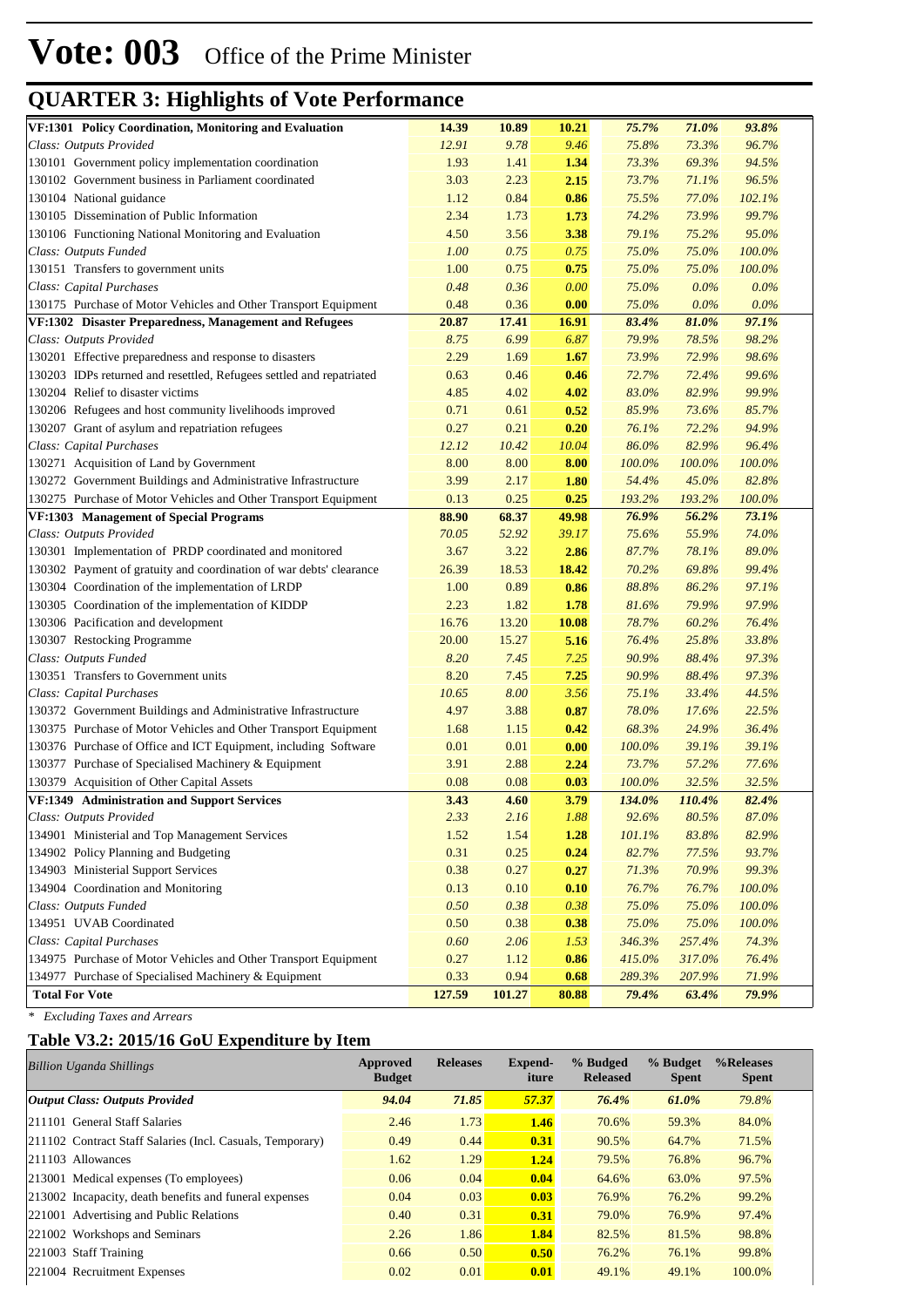| <b>Billion Uganda Shillings</b>                           | <b>Approved</b><br><b>Budget</b> | <b>Releases</b> | <b>Expend-</b><br>iture | % Budged<br><b>Released</b> | % Budget<br><b>Spent</b> | %Releases<br>Spent |
|-----------------------------------------------------------|----------------------------------|-----------------|-------------------------|-----------------------------|--------------------------|--------------------|
| 221005 Hire of Venue (chairs, projector, etc)             | 0.17                             | 0.13            | 0.13                    | 78.1%                       | 77.9%                    | 99.8%              |
| 221006 Commissions and related charges                    | 0.00                             | 0.00            | 0.00                    | 25.0%                       | 25.0%                    | 100.0%             |
| 221007 Books, Periodicals & Newspapers                    | 0.29                             | 0.21            | 0.21                    | 72.3%                       | 71.6%                    | 99.0%              |
| 221008 Computer supplies and Information Technology (IT   | 0.61                             | 0.47            | 0.44                    | 76.1%                       | 71.8%                    | 94.2%              |
| 221009 Welfare and Entertainment                          | 0.23                             | 0.18            | 0.18                    | 75.5%                       | 75.6%                    | 100.1%             |
| 221010 Special Meals and Drinks                           | 0.30                             | 0.20            | 0.20                    | 66.6%                       | 66.5%                    | 99.8%              |
| 221011 Printing, Stationery, Photocopying and Binding     | 0.82                             | 0.59            | 0.58                    | 72.1%                       | 70.5%                    | 97.8%              |
| 221012 Small Office Equipment                             | 0.19                             | 0.12            | 0.12                    | 64.9%                       | 62.1%                    | 95.6%              |
| 221016 IFMS Recurrent costs                               | 0.02                             | 0.01            | 0.01                    | 73.4%                       | 73.4%                    | 100.0%             |
| 221017 Subscriptions                                      | 0.12                             | 0.08            | 0.08                    | 63.7%                       | 62.1%                    | 97.4%              |
| 221020 IPPS Recurrent Costs                               | 0.03                             | 0.02            | 0.02                    | 73.7%                       | 73.7%                    | 100.0%             |
| 222001 Telecommunications                                 | 0.28                             | 0.22            | 0.22                    | 78.8%                       | 78.7%                    | 99.9%              |
| 222002 Postage and Courier                                | 0.02                             | 0.01            | 0.01                    | 37.1%                       | 34.9%                    | 94.1%              |
| 222003 Information and communications technology (ICT)    | 0.51                             | 0.38            | 0.34                    | 75.2%                       | 66.6%                    | 88.7%              |
| 223003 Rent – (Produced Assets) to private entities       | 0.68                             | 0.84            | 0.68                    | 122.0%                      | 99.2%                    | 81.3%              |
| 223004 Guard and Security services                        | 0.25                             | 0.19            | 0.19                    | 74.6%                       | 73.8%                    | 99.0%              |
| 223005 Electricity                                        | 0.30                             | 0.23            | 0.23                    | 78.1%                       | 78.1%                    | 100.0%             |
| 223006 Water                                              | 0.10                             | 0.08            | 0.08                    | 78.0%                       | 78.0%                    | 100.0%             |
| 223901 Rent – (Produced Assets) to other govt. units      | 0.30                             | 0.23            | 0.21                    | 74.8%                       | 68.9%                    | 92.2%              |
| 224006 Agricultural Supplies                              | 40.14                            | 32.15           | <u>19.01</u>            | 80.1%                       | 47.3%                    | 59.1%              |
| 225001 Consultancy Services- Short term                   | 4.65                             | 3.86            | 3.65                    | 83.0%                       | 78.5%                    | 94.6%              |
| 225002 Consultancy Services-Long-term                     | 0.29                             | 0.23            | 0.23                    | 78.6%                       | 78.6%                    | 100.0%             |
| 225003 Taxes on (Professional) Services                   | 1.20                             | 0.20            | 0.00                    | 16.7%                       | 0.0%                     | 0.0%               |
| 227001 Travel inland                                      | 4.05                             | 3.15            | 3.13                    | 77.7%                       | 77.2%                    | 99.4%              |
| 227002 Travel abroad                                      | 1.28                             | 0.98            | 0.98                    | 76.4%                       | 76.4%                    | 100.0%             |
| 227004 Fuel, Lubricants and Oils                          | 1.24                             | 1.03            | 1.02                    | 82.9%                       | 82.5%                    | 99.5%              |
| 228001 Maintenance - Civil                                | 0.12                             | 0.09            | 0.08                    | 73.9%                       | 66.7%                    | 90.3%              |
| 228002 Maintenance - Vehicles                             | 1.14                             | 0.96            | 0.94                    | 83.8%                       | 82.1%                    | 98.0%              |
| 228003 Maintenance – Machinery, Equipment & Furniture     | 0.03                             | 0.02            | 0.02                    | 64.5%                       | 64.5%                    | 100.0%             |
| 228004 Maintenance – Other                                | 0.74                             | 0.60            | 0.56                    | 81.1%                       | 75.4%                    | 92.9%              |
| 282101 Donations                                          | 0.51                             | 0.37            | 0.37                    | 72.7%                       | 72.7%                    | 100.0%             |
| 282104 Compensation to 3rd Parties                        | 25.44                            | 17.84           | 17.75                   | 70.1%                       | 69.8%                    | 99.5%              |
| <b>Output Class: Outputs Funded</b>                       | 9.70                             | 8.58            | 8.38                    | 88.4%                       | 86.4%                    | 97.7%              |
| 263101 LG Conditional grants                              | 7.13                             | 6.55            | 6.36                    | 91.8%                       | 89.1%                    | 97.1%              |
| 263104 Transfers to other govt. Units (Current)           | 2.07                             | 1.65            | 1.65                    | 79.9%                       | 79.5%                    | 99.5%              |
| 263340 Other grants                                       | 0.50                             | 0.38            | 0.38                    | 75.0%                       | 75.0%                    | 100.0%             |
| <b>Output Class: Capital Purchases</b>                    | 27.57                            | 22.47           | 16.50                   | 81.5%                       | 59.9%                    | 73.4%              |
| 231001 Non Residential buildings (Depreciation)           | 1.98                             | 1.57            | 0.93                    | 79.0%                       | 46.9%                    | 59.3%              |
| 231002 Residential buildings (Depreciation)               | 6.06                             | 4.16            | <b>1.60</b>             | 68.7%                       | 26.3%                    | 38.4%              |
| 231004 Transport equipment                                | 2.56                             | 2.88            | <b>1.52</b>             | 112.4%                      | 59.5%                    | 52.9%              |
| 231005 Machinery and equipment                            | 3.88                             | 3.53            | 2.62                    | 90.9%                       | 67.4%                    | 74.1%              |
| 231007 Other Fixed Assets (Depreciation)                  | 1.00                             | 0.40            | 0.17                    | 40.1%                       | 17.0%                    | 42.3%              |
| 281504 Monitoring, Supervision & Appraisal of capital wor | 0.36                             | 0.30            | 0.30                    | 82.7%                       | 82.7%                    | 100.0%             |
| 311101 Land                                               | 8.00                             | 8.00            | 8.00                    | 100.0%                      | 100.0%                   | 100.0%             |
| 312204 Taxes on Machinery, Furniture & Vehicles           | 3.72                             | 1.64            | 1.37                    | 44.1%                       | 36.9%                    | 83.6%              |
| <b>Output Class: Arrears</b>                              | 0.01                             | 0.00            | 0.00                    | 32.3%                       | 32.3%                    | 100.0%             |
| 321614 Electricity arrears (Budgeting)                    | 0.01                             | 0.00            | 0.00                    | 32.3%                       | 32.3%                    | 100.0%             |
| <b>Grand Total:</b>                                       | 131.32                           | 102.91          | 82.26                   | 78.4%                       | 62.6%                    | 79.9%              |
| <b>Total Excluding Taxes and Arrears:</b>                 | 127.59                           | 101.27          | 80.88                   | 79.4%                       | 63.4%                    | 79.9%              |

### **Table V3.3: GoU Releases and Expenditure by Project and Programme\***

|    | <b>Billion Uganda Shillings</b>                               | Approved<br><b>Budget</b> | <b>Released</b> | <b>Spent</b> | $%$ GoU<br><b>Budget</b><br>Released | $%$ GoU<br><b>Budget</b><br><i>Spent</i> | $%$ GoU<br>Releases<br><i>Spent</i> |
|----|---------------------------------------------------------------|---------------------------|-----------------|--------------|--------------------------------------|------------------------------------------|-------------------------------------|
|    | <b>VF:1301 Policy Coordination, Monitoring and Evaluation</b> | 14.39                     | 10.89           | 10.21        | 75.7%                                | 71.0%                                    | 93.8%                               |
|    | <b>Recurrent Programmes</b>                                   |                           |                 |              |                                      |                                          |                                     |
| 01 | <b>Executive Office</b>                                       | 0.85                      | 0.67            | 0.61         | 78.8%                                | 70.9%                                    | $90.0\%$                            |
| 08 | <b>General Duties</b>                                         | 0.09                      | 0.06            | 0.06         | 66.4%                                | 62.3%                                    | 93.9%                               |
| 09 | Government Chief Whip                                         | 2.89                      | 2.13            | 2.05         | 73.8%                                | $71.1\%$                                 | 96.3%                               |
| 14 | Information and National Guidance                             | 2.92                      | 2.06            | 2.06         | 70.6%                                | 70.5%                                    | 99.9%                               |
|    |                                                               |                           |                 |              |                                      |                                          |                                     |